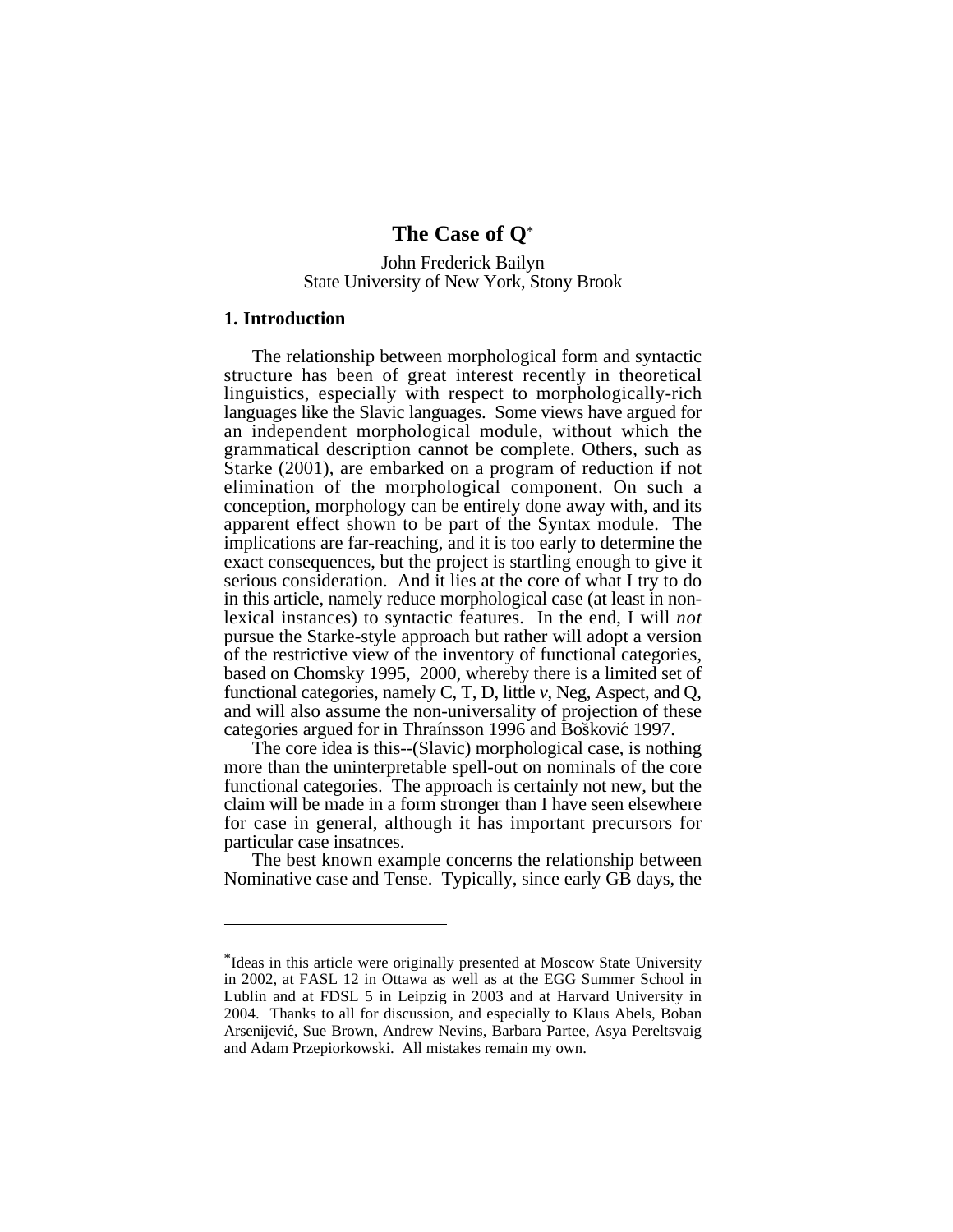account has been that [+T] (INFL) *assigns* Nominative case. Within Minimalism, the framework changed to make it so that T *checks* Nominative case, and more recently, that (non-defective) T is a PROBE that seeks a NOM goal and Agrees with it, sometimes requiring movement. But I want to follow Pesetsky and Torrego (2001) who take it one step further and claim that Nominative case **is** (uninterpretable) Tense as morphologically manifested on Nominals. This is given in (1)

1) *The nature of nominative case* (Pesetsky and Torrego 2001: 361)

Nominative case is *u*T on D

(1) accounts directly for the well-known asymmetry of  $T\rightarrow C$ movement known from English WH-movement, given in (2):

- 2) a. What did Mary buy?
	- b. \*What Mary bought?
	- c. \*Who did buy the book? (without focus on *did*)
	- d. Who bought the book?

In (2d), the movement of the Nominative WH-phrase to SpecCP, *both* satisfies the WH requirement of C *and* the T requirement of C that (normally) trigger inversion in (non-Nominative) WH questions such as (2a). In Pesetsky & Torrego's account, Nominative case isn't *assigned* by T, Nominative case *is* T and so T-->C is unnecessary in subject questions.

With respect to case on internal arguments, Accusative has been linked to AspectP in various accounts. Thus Svenonius (2001) says "Pesetsky and Torrego 2001 have proposed that nominative case is uninterpretable tense; I suggest here that accusative (and dative, in Icelandic) is uninterpretable Inner Aspect, or Aktionsart." Richardson (2003) makes a similar case for Russian, linking Accusative with telicity through AspP.

My goal here is to try to add something to this discussion by taking seriously the possibility that *all* instances of morphological case in languages like Russian, except perhaps for purely lexical case, are simply the spell-out of features (usually) associated with particular functional categories. Thus I follow the spirit of Svenonius (2001) who claims, quite generally, that "case does not encode features of noun phrase interpretation, *but it is not uninterpretable either*" (emphasis mine). This central idea is presented in two differing forms in (3):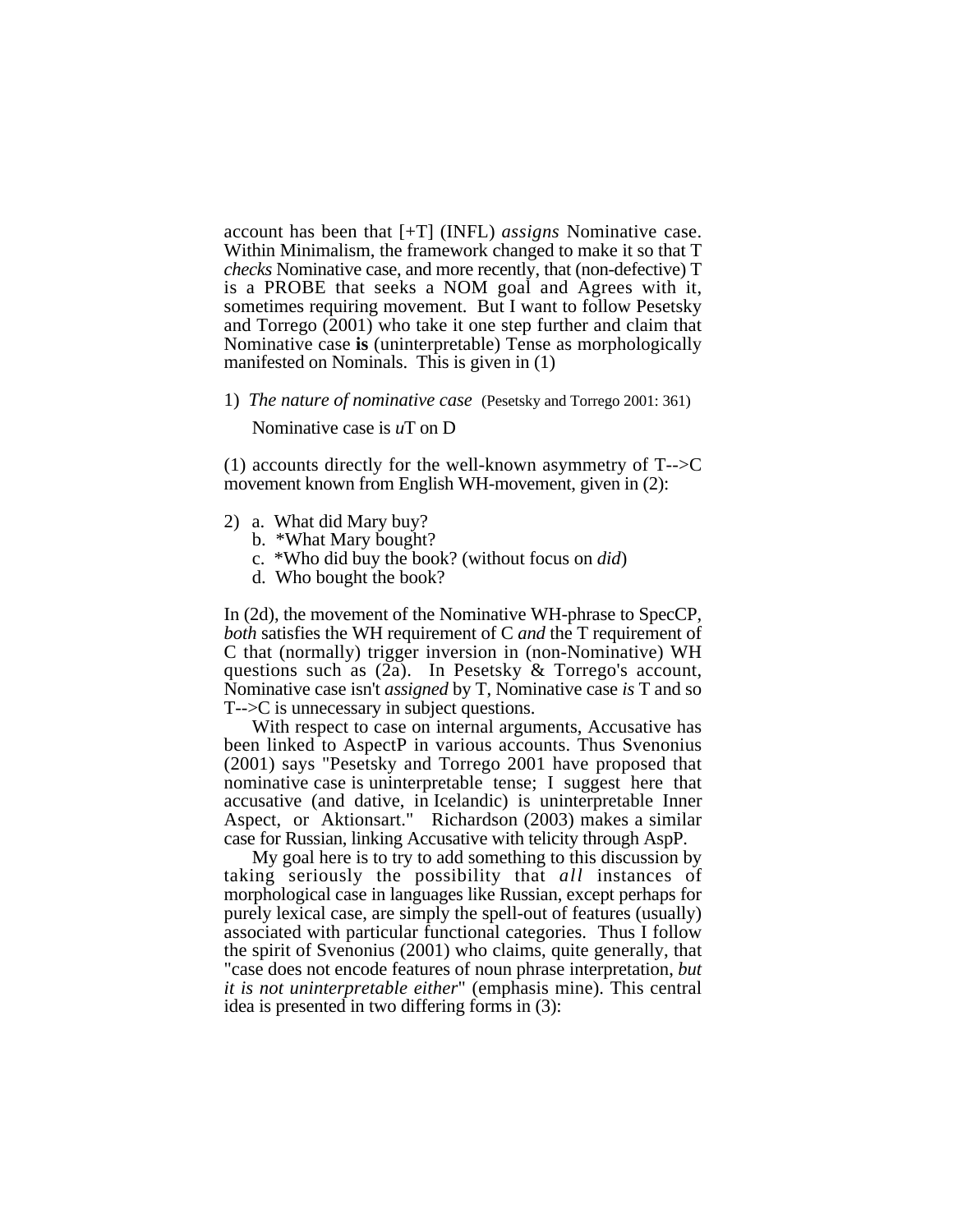- 3) a. Each (non-lexical) morphological case is the (uninterpretable) spell-out of a core functional category.
	- b. There is a single, unique feature-based source for all (nonlexical) cases

The claim in (3) has an important counterpart -- that cases do *not* break down into further features in the sense of Jakobson (1957), Franks (1995), Müller (2003) *in the narrow syntax* any more than the functional (and lexical) categories themselves do. The feature bundles adduced to account for syncretism are part of the morphological component, or are spell-out instructions, and play no role in the derivation from Numeration to Logical Form.

### **2.0 Genitive is Q**

Following (3), this article investigates the possibility that just as Nominative case *is* T, and Accusative case *is* (inner) Aspect, so Genitive case *is* the uninterpretable spell-out of Q (in the sense of quantification), as shown in  $(4)$ :<sup>1</sup>

4) *The nature of Genitive case*: Genitive case is *u*Q on N/D2

The core instances of genitive case that I want to include under (4) are given in (5-10) below, from Russian. The instances I have in mind I will label as Gen of Negation, Partitive Gen, Intensional Gen, "do-in-quantity" verbal Gen, Comparative Gen, Adnominal Gen, and Quantificational Gen.

5) Genitive of negation:

Boris ne čitaet knig. Boris NEG reads books-**gen** Boris doesn't read books."

<sup>&</sup>lt;sup>1</sup>Note that I am not claiming this to be an isomorphic relationship, just as not all tensed sentences show Nominative case, so are there QP structures where no overt genitive is found. But I will try to maintain the unidirectional version, namely that all (non-lexical) Genitives are in QPs.

<sup>2</sup>I take no stand on the functional structure of nominals, as it does not bear on this article. For claims that both NP and DP can be case-marked, see Franks & Pereltsvaig (this volume).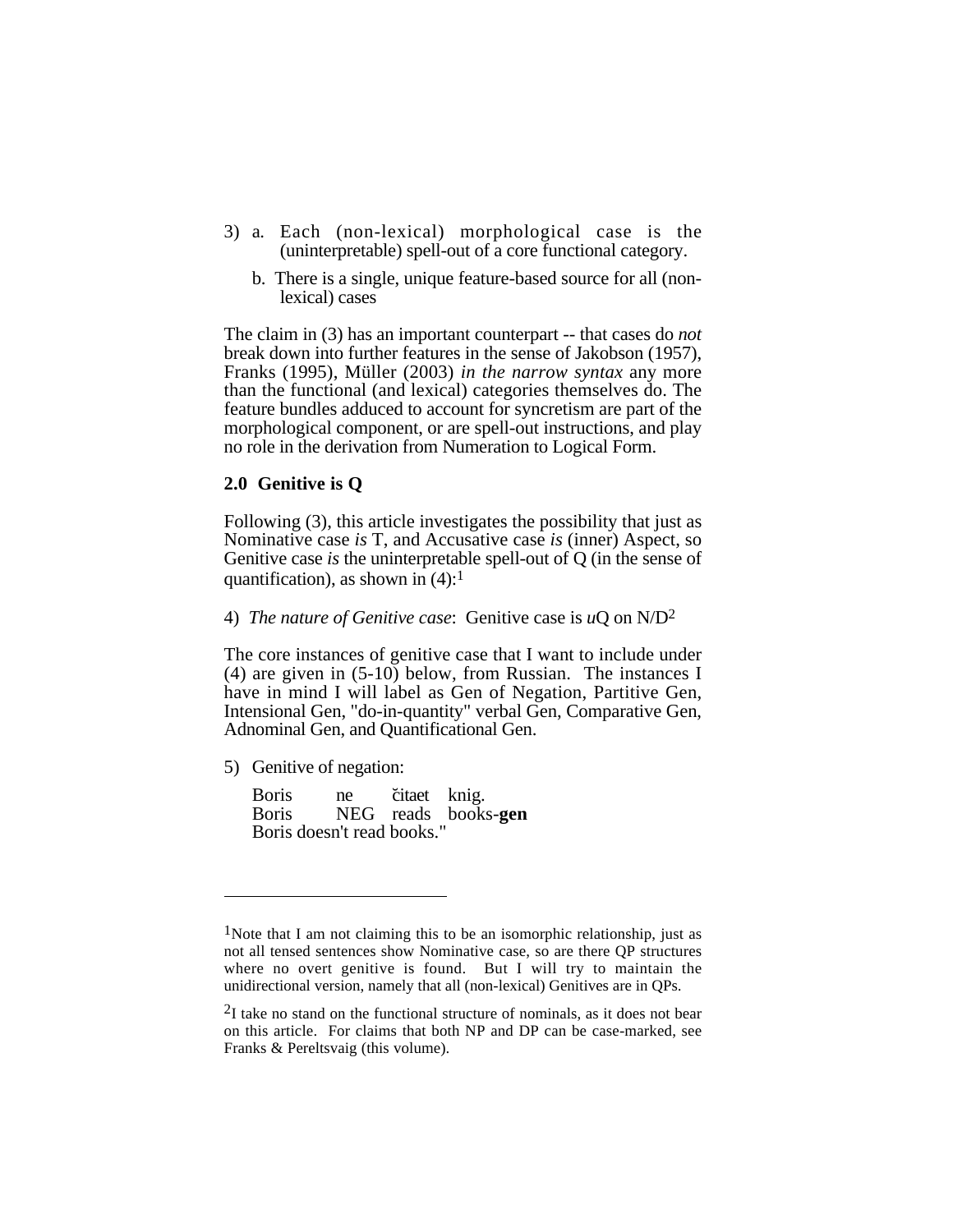6) Verbal argument genitives:

|    | a. Partitive:                                              | Ja                                                                | xoču čaju.<br>"I want (some) tea." | want tea-gen |                                                                                  |
|----|------------------------------------------------------------|-------------------------------------------------------------------|------------------------------------|--------------|----------------------------------------------------------------------------------|
|    | b. Intensional:                                            |                                                                   |                                    |              | My ždem peremen!<br>we wait changes- <b>gen</b><br>"We are waiting for changes!" |
|    | c. "do in quantity":                                       |                                                                   | narezali                           |              | xleba $/*$ xleb<br>$NA+cut$ bread-gen /*-Acc<br>"We cut lots of bread."          |
|    | 7) Comparative genitive:                                   |                                                                   |                                    |              |                                                                                  |
|    | Saši<br>umnee<br>smarter Sasha-gen<br>"smarter than Sasha" |                                                                   |                                    |              |                                                                                  |
|    | 8) Adnominal genitive:                                     |                                                                   |                                    |              |                                                                                  |
|    | a. kusok xleba                                             | piece bread-gen<br>"a piece of bread"                             |                                    |              |                                                                                  |
| b. |                                                            | razrušenie goroda<br>destruction<br>"the destruction of the city" | city-gen                           |              |                                                                                  |
|    | 9) Quantificational genitive:                              |                                                                   |                                    |              |                                                                                  |

- a. mnogo problem many problems**-gen** "many problems"
- b. pjat' jazykov languages-**gen** "5 languages"

In the next sections, I will address first the Genitive of Negation, then the other verbal genitives, comparatives and adnominals, and finally the quantificational genitive.

# **3.0 The Q-Account of the Genitive of Negation**

Let us begin with the Genitive of Negation, because there have been important precursors of the Q account for Gen Neg, particularly Pesetsky 1982 and Pereltsvaig 2001. The major issue in the Russian genitive of negation is the distribution of the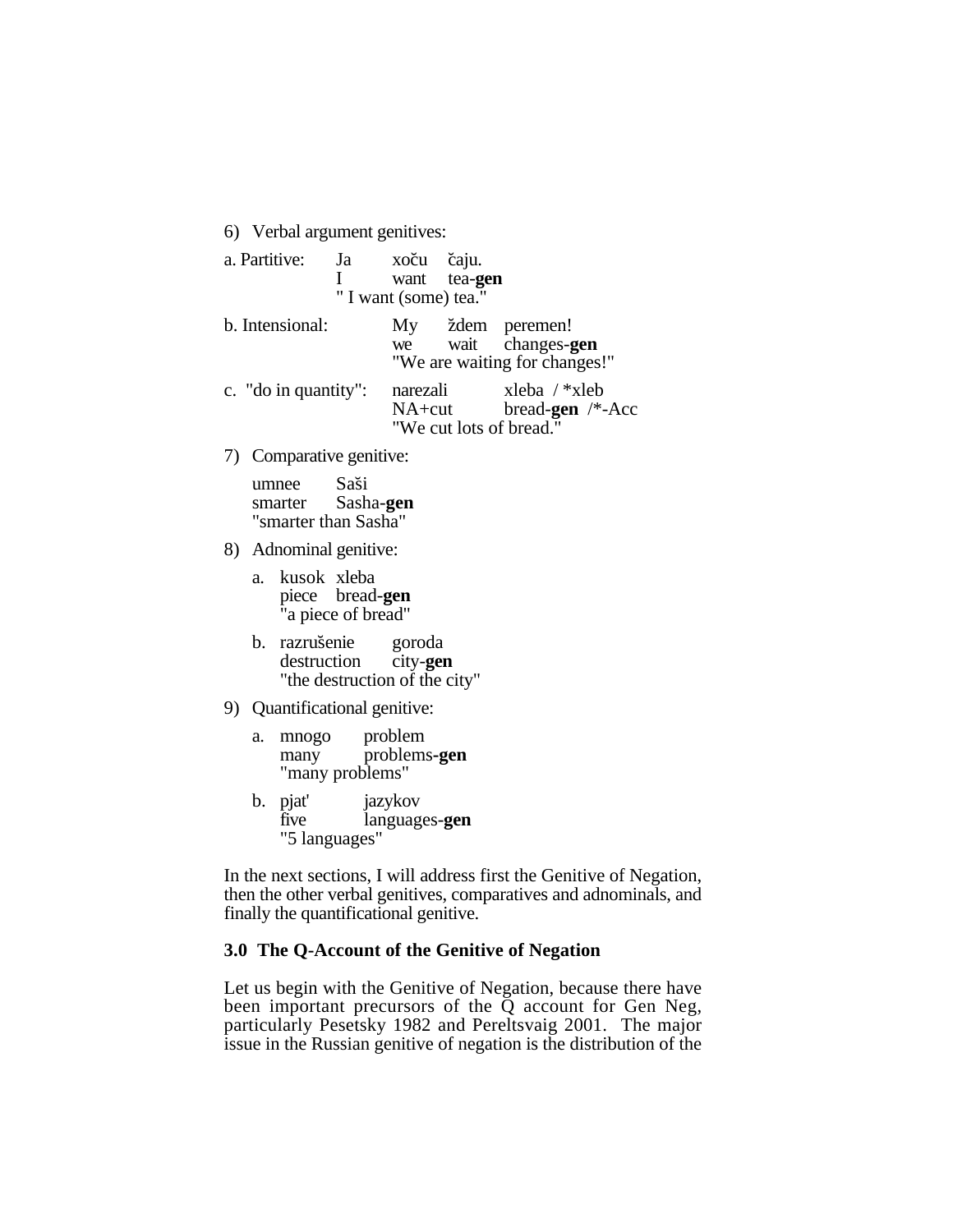construction's availability. As is well known, the Russian genitive of negation is possible, though not required, on the direct object of transitive verbs and on the subject of unaccusative verbs, and impossible on the subject of transitive and unergative verbs.

Pesetsky's (1982) idea was that Gen of Neg is assigned not by negation itself but by the (null) head of a QP phrase *licensed* by negation. This article, then, represents a kind of resurrection of the Pesetsky idea and its extension to a range of other instances of Genitive. First, we must review the important aspects of the Russian genitive of negation for any account (for discussion see Brown 1999), shown in (10):

- 10) What to account for in (Russian) **GenNeg**:
	- A. Configurational restrictions (underlying objects only)
	- B. Apparent optionality
	- C. Existential interpretation of Gen-Neg

A possible first version of the configuration I have in mind for Gen of Negation is given in (11):

11) [q] approach to Gen Neg (version A)



I am assuming the unaccusativity hypothesis of Gen Neg, whereby the domain of Gen Neg is the underlying object position, which is generally (though not universally) agreed upon (Pesetsky 1982, Bailyn 1995, 1997, Babyonyshev 1996, Brown 1999, Harves 2001, 2002 and elsewhere.)

Notice that in (11) I have not (yet) included a QP with a null head, but have simply left the relevant Gen assigning [q] feature in the verbal head position (where it has been selected for by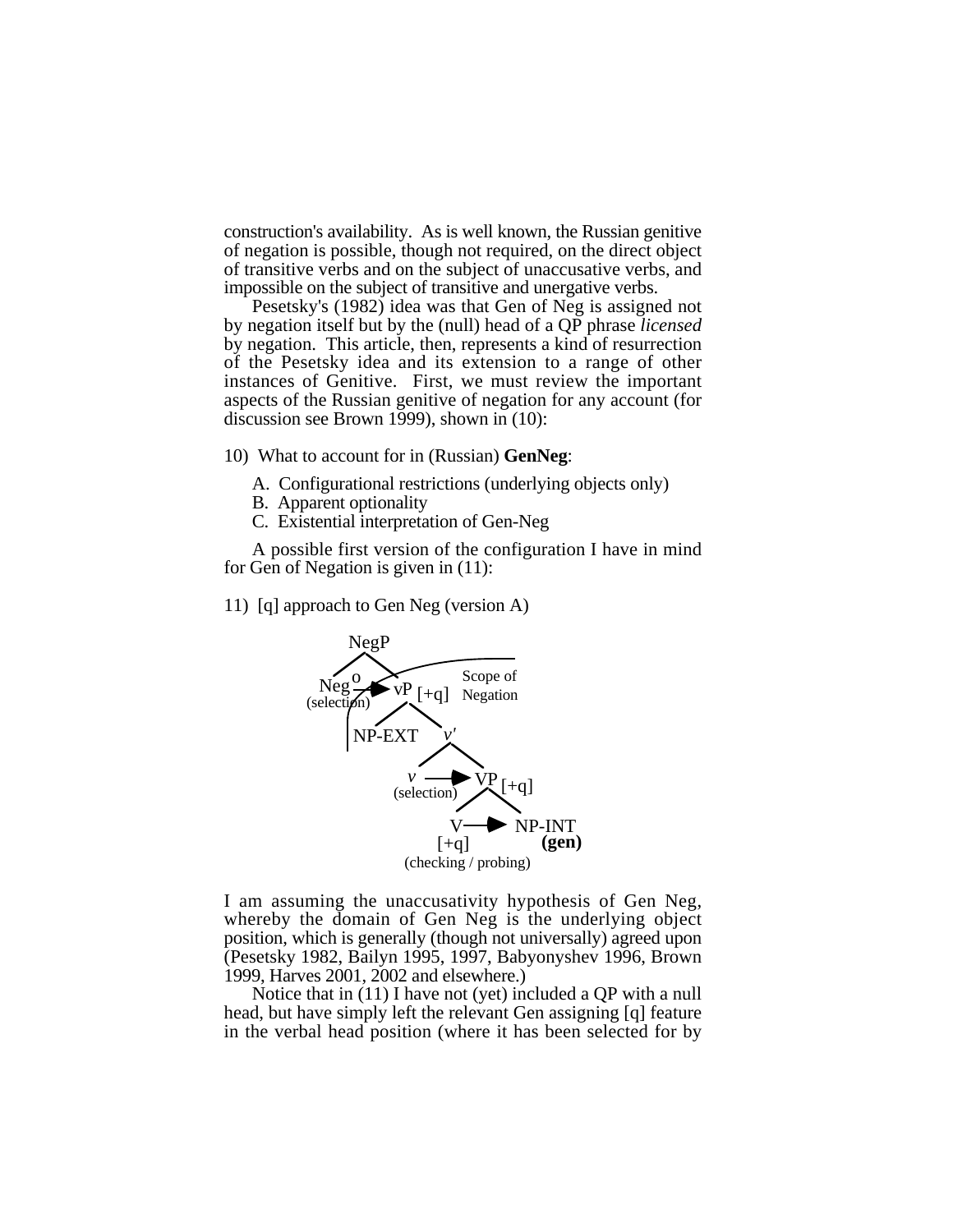higher negation). However the presence of an actual (null) Q head in the structure will in fact play a role in what follows.

The account, which I will refer to as the [q] approach, works in quite a simple fashion: The high Neg head in the structure has a particular selectional property, namely that it allows the selection of a VP (shell) with a [q] feature associated with it. This feature in turn is responsible for Gen Neg. In the absence of Negation, the VP (shell) lacks this feature and genitive on the object is impossible (unless the verb itself has a different instance of [q] associated with it, which we will see below is in fact exactly what happens with verbal argument Genitives). This feature is transferred to the verb from Neg by a "chain of selection," a process familiar from matrix verbs selecting, say, subjunctive CP complements, whose heads in turn select subjunctive TP complements, whose own heads in turn, finally select a certain kind of VP, with the appropriate head. Thus through this kind of selection chain, we move from the presence of the functional category of Negation high to Genitive case marking low.

There are several advantages to the [q] approach to Gen Neg. The first is that it maintains a configurational account of the exclusion of Gen Neg on external arguments because those arguments are simply out of the case-assigning domain of the genitive case, under a strict c-command approach. The older approach, which we can call the direct NegP approach, is found in various forms (Bailyn 1997, Brown 1999 and elsewhere). The difficulty for the direct NegP approach is that because it is committed to a direct relationship between NegP and Genitive case, it is stuck with the paradox that the distribution of the Genitive of Negation is simply not the same as the distribution of negative polarity items in Russian (the former excluding external arguments and the latter not). In Bailyn 1997 the case assigning category was NegP itself, and its proposed low position was the source of considerable criticism, mostly based, as I say, on the possibility of NPIs on external subjects, outside of the scope domain of negation on such accounts.

Brown (1999) solved the NPI problem by placing NegP above the base position of the external argument, allowing NPIs there just as in object position. But the mechanism required in Brown's account to then exclude GenNeg from *external* arguments is not much more than a restatement of the facts - requiring features such as [Vmax] and [Pred] to allow Gen of Negation -- features that essentially restate the distribution -- (Vmax occurs only when an internal argument is involved and therefore "excludes" the external argument.) Such NegP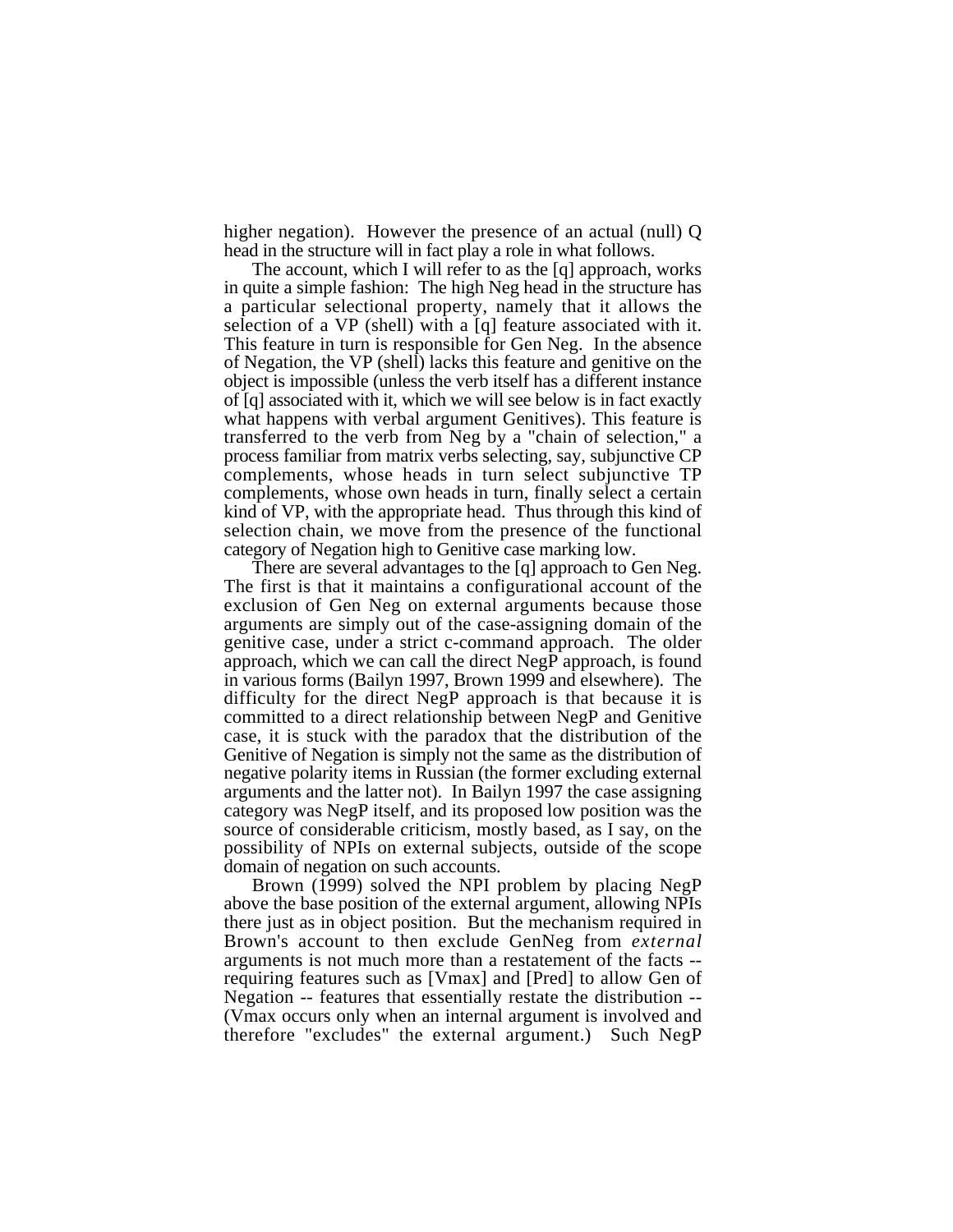accounts fail because you can't have it both ways, unless the work is divided, and this is exactly what the [q] account achieves -- NegP is high in the tree, as most people working on the syntax of negation agree is necessary, but what is directly responsible for the genitive marking, though related to the NegP, is not NegP itself, but rather [q]. That restricts us to the selection domain, namely internal arguments, which is the result we need. And this is the part of the account that goes back to Pesetsky (1982) and is maintained, in different form, in Pereltsvaig (2001).

A further advantage of the [q] account is the ability to maintain an important aspect of Bailyn 1997 (in addition to configurational exclusion of External Arguments appearing in Gen Neg). I have in mind that these accounts associate Genitive and Accusative case occurrences with *distinct positions*, allowing us to analyze the differences in interpretation in a configurational manner, something any account of Gen Neg should be able to do. If Acc objects raise to a position outside of existential closure, the resulting chain can be interpreted as either existential or not, depending on whether the head or tail of the chain is involved. On the current account, the non-existential interpretation can be achieved by association of the Accusative itself with the higher Acc probing head, which I assume, following Richardson (2003), to be an AspP above the domain of existential closure. (The same will follow for Nominative, which is associated with T, also outside existential closure). Indeed, of the configurational cases, the only instance in which both the probe and the goal associated with the case are fully within the domain of existential closure is Gen Neg, and therefore the prediction would be that such arguments are always interpreted as existential, which is the general consensus for Gen Neg. So the Bailyn (1997) tree-splitting approach to getting the interpretation right on Gen Neg arguments can be maintained, and a system such as Harves 2002, involving *features* of existential closure, becomes unnecessary.

Third, the [q] account illuminates the comparative and historical situation. Recent linguistic theory has achieved significant results in our understanding of syntactic change and parametric variation, the strongest claim being that historical change does not (directly) involve change in constructions themselves, but rather involves changes in the internalized grammar of speakers, whose possible outputs then lead to apparent changes in individual constructions. The most promising work in this area, going back to Lightfoot 1979, and including Bailyn 1998, Whitman 2001 and others, is that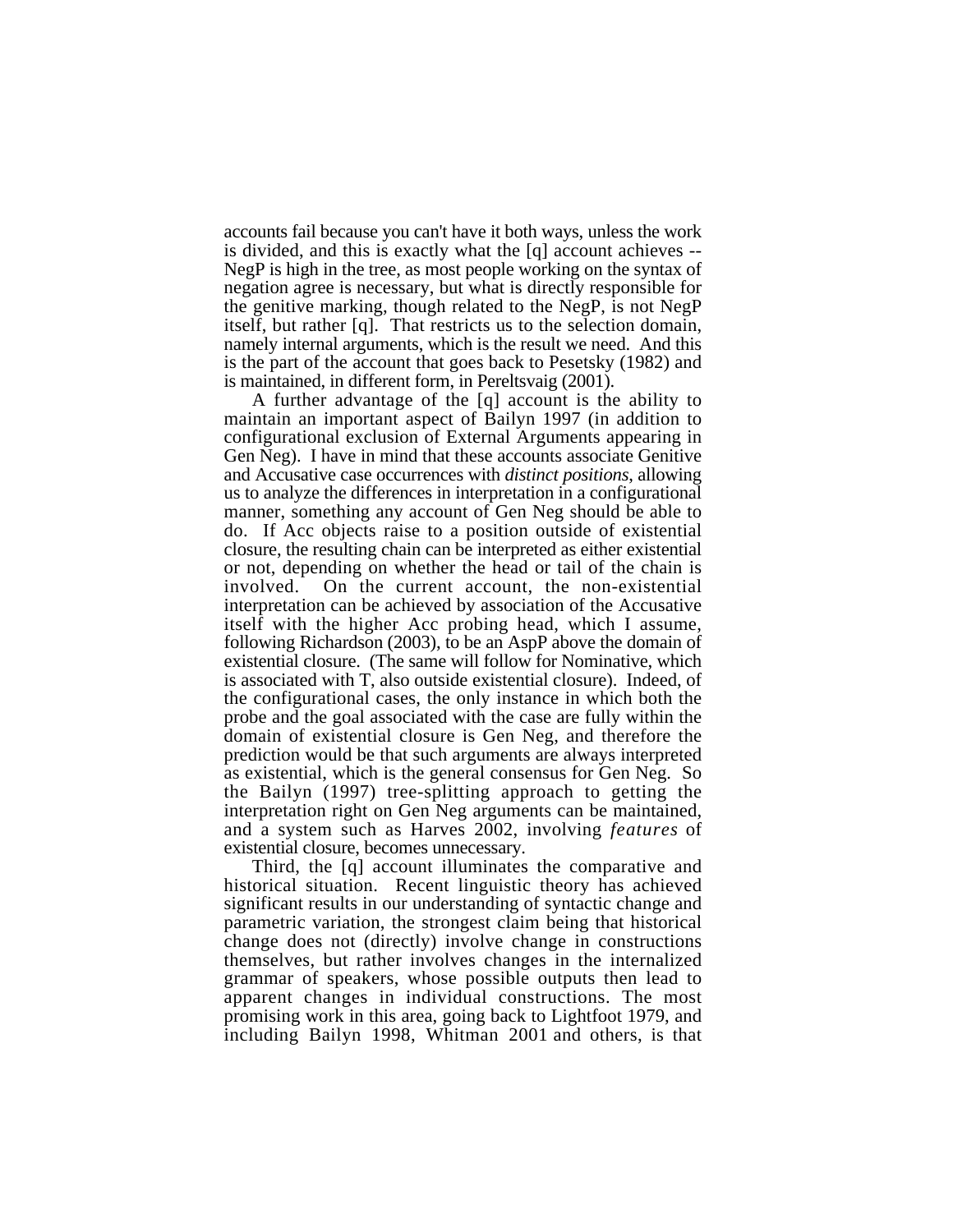syntactic change derives (only) from change on particular lexical items, and that it is the feature make up of functional categories that are the locus of such changes, which start in small moments of reanalysis and lead to widespread surface changes in the grammar.

The Russian genitive of negation is characterized by its nonfully grammaticalized status, as opposed to Polish where it is essentially obligatory, regardless of interpretation, or Serbo-Croatian on the other hand, where it is essentially absent, except in the case of the negated form of *imati*.

- 12) Polish (obligatory) genitive of negation (Blaszczak 2001) a. Ewa czyta gazety / \*gazet. Ewa reads papers-**acc** / \*papers-**gen** 'Ewa reads newspapers.'
	- b. Ewa nie czyta gazet / \*gazety. Ewa NEG reads papers-**gen** / \*papers-**acc** 'Ewa does not read newspapers.'
- 13) Serbo-Croatian (lack of) genitive of negation: ((a-b) from Franks & Dziwirek 1993)
	- a. Nisam čitao ni jedan časopis<br>neg-aux read not even [one journal] neg-aux read not even [one journal]-**acc** "I didn't read even one journal."
	- b. \*Nisam čitao ni jednog časopisa neg-aux read not even [one journal]-**gen** "I didn't read even one journal."
	- c. Nemam pojma d. \*Nemam pojam not have idea-**gen** not have idea-**acc** "I have no idea." "I have no idea."

Clearly if the Polish/ Russian/ Serbo-Croatian Gen Neg have a common historical source, and if the recent ideas about syntactic change are on the right track, then we have to look for a *feature* of a functional category as responsible for the case's appearance. One could counter that the direct NegP accounts can achieve this result just as easily. But this would only be true if the cases of full disappearance of Gen Neg (as in S-C) or its full grammaticalization (as in Polish) had different properties. The trouble with a direct NegP account of the historical situation is that Polish has Long-Distance Gen Neg (as discussed extensively in Blaszczak 2000), as exemplified in (14):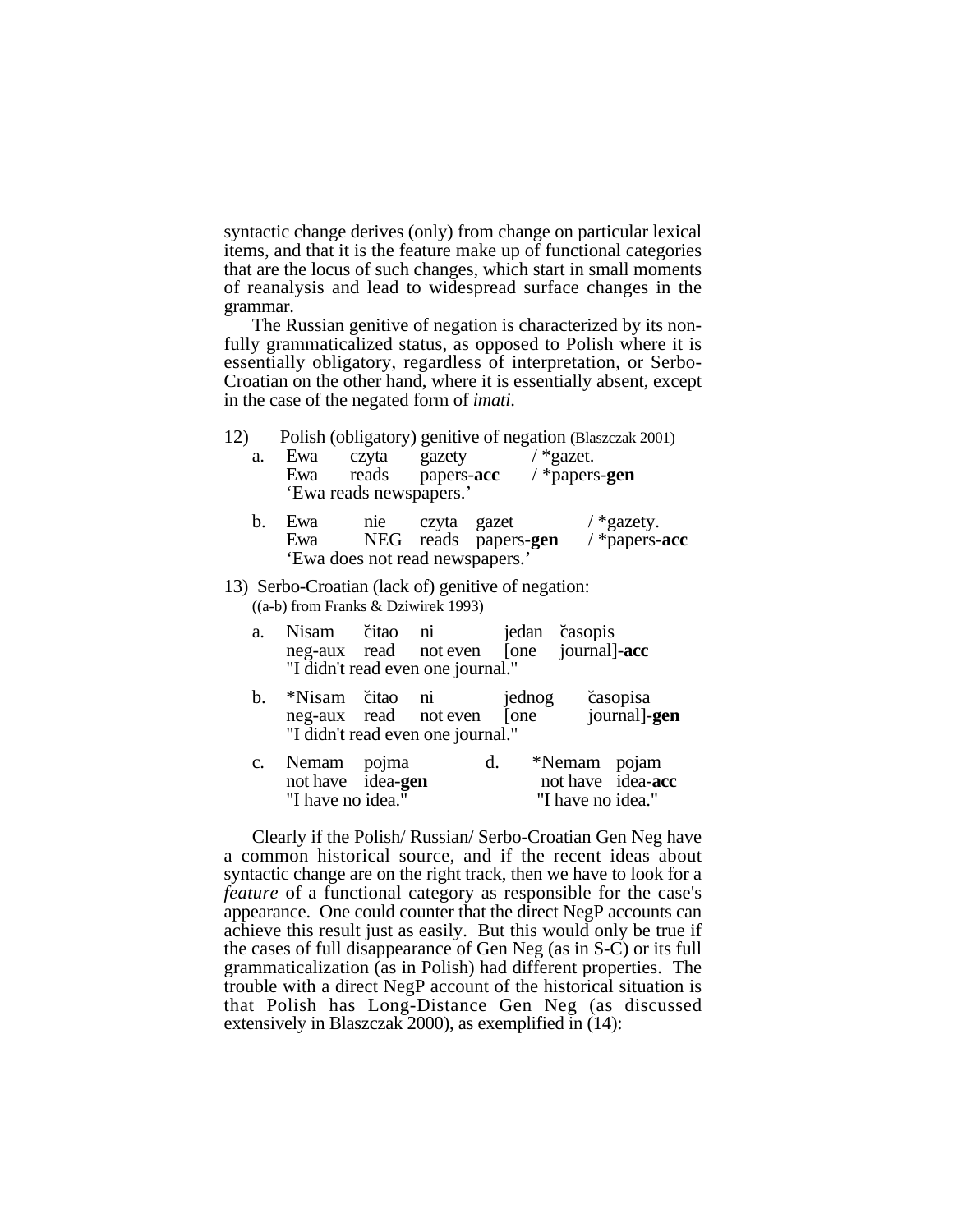14) a. Polish (Blaszczak 2000)

|                            | Polak nie ma obowiazku<br>Pole NEG have obligation | znac jezyka | know language |
|----------------------------|----------------------------------------------------|-------------|---------------|
| francuskiego<br>French-GEN |                                                    |             |               |

"A Pole has no duty to know the French language."

b. Russian

| ???Poljak    | ne | objazan      | znat'   |
|--------------|----|--------------|---------|
| Pole         |    | NEG obliged  | to know |
| francuzskogo |    | jazyka       |         |
| French       |    | language-GEN |         |

"A Pole is not obliged to know the French language."

(14) shows that in Polish Gen Neg is possible in an embedded clause in the presence of higher negation in the matrix clause. (The equivalent Russian sentences are not grammatical, as shown in (14b)). Blaszczak maintains that this is a problem within a Probe/Goal system for the cycle, or the Phase Impenetrability Condition (PIC), which says that elements inside a phase are not accessible to the outside. Here, the higher Neg head can reach down, as it were, into the embedded clause, which should not be possible. The [q] account resolves this issue by maintaining that the relationship between the [q] and the genitive marked Nominal is always local, in fact, it is the most local relationship available, namely that between a head and its complement. It is the *selection chain* that has to differ between Russian and Polish. The solution then is akin to claiming that Polish has "negative CPs" selected by the appropriate higher V, within which the [q] feature is transmitted down to the embedded verb by a selection chain, whereas Russian does not. There is no cycle or Phase problem here, and standard parameterization of selectional relationships will suffice to account for why a QP can be licensed in a Polish embedded clause by a matrix NegP whereas in Russian it cannot.3

<sup>3</sup>With respect to SC *nemam pojma*-Gen ('I have no idea') (see ex. (13c)) it would appear that the restricted distribution of Gen Neg in SC can also be handled better by the [q] system than by the direct NegP system in that the necessary [q] feature can simply be associated lexically with the negated form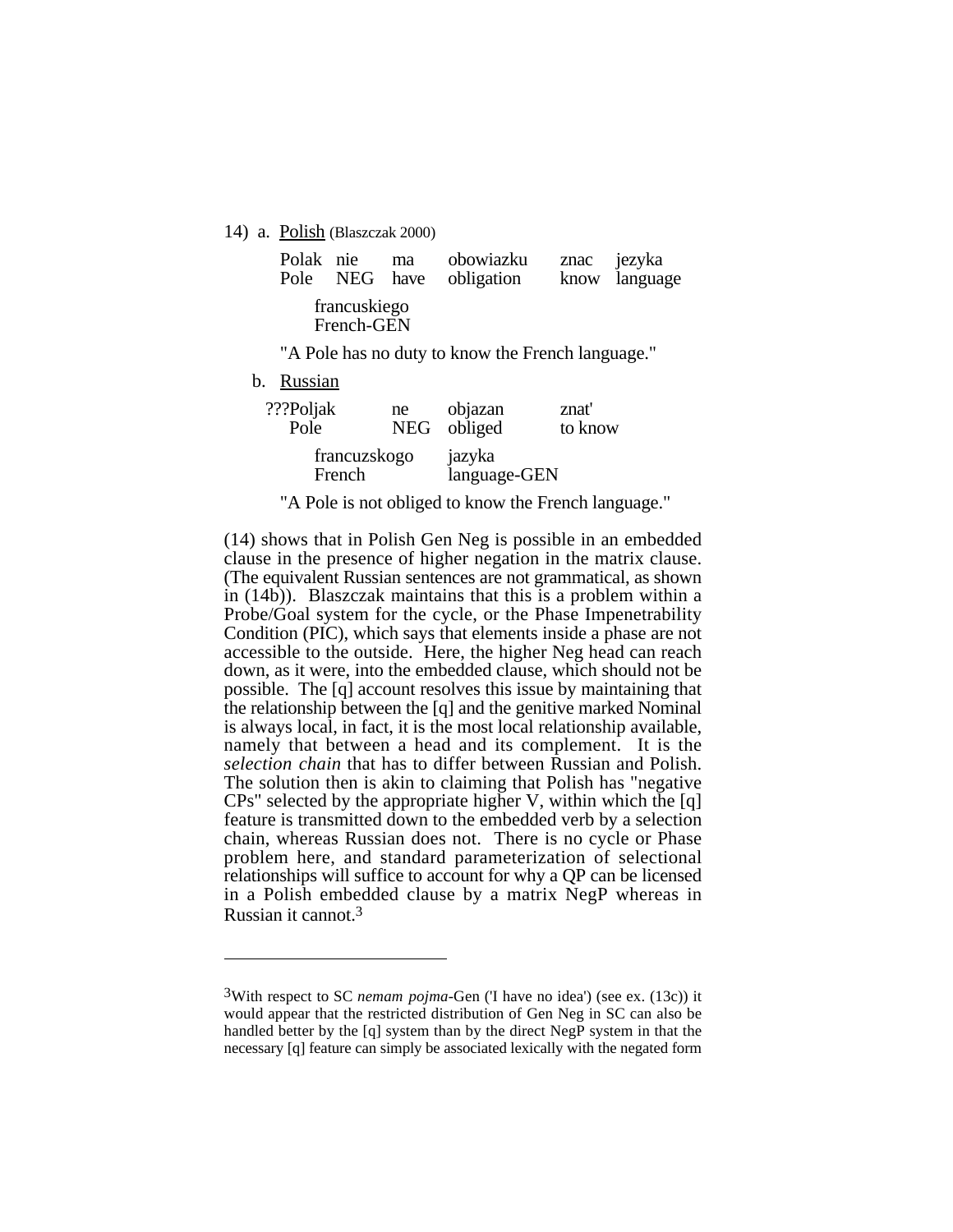The advantages of the Q account over a NegP account are summarized in (15):

- 15) a. No additional features necessary to exclude Gen neg on external arguments
	- b. Existential closure accounts of interpretation of Gen Neg can be maintained
	- c. Distinct position account of (non) optionality can be maintained
	- d. Historical change and micro-parametric variation can be accounted for

Notice that the picture given in (11) shows a [q] verbal complex *probing* for a genitive NP. There is, however, another way of looking at it, namely that the V complex with inherited [q] feature *selects* a QP object rather than an NP object, and it is the head of that QP that provides for genitive case on its NP complement, as is shown in  $(16)$ :

16) [q] approach to Gen Neg (version B)



of *imati*, (which is conveniently written as a single word as opposed to other instances of negation.) So NegP heads in this language simply do not have the same selectional properties as they do in Russian or Polish and only a lexical item with [q] in its feature bundle can probe for a genitive argument. So this is advantage 3 of the [q] account over the NegP account.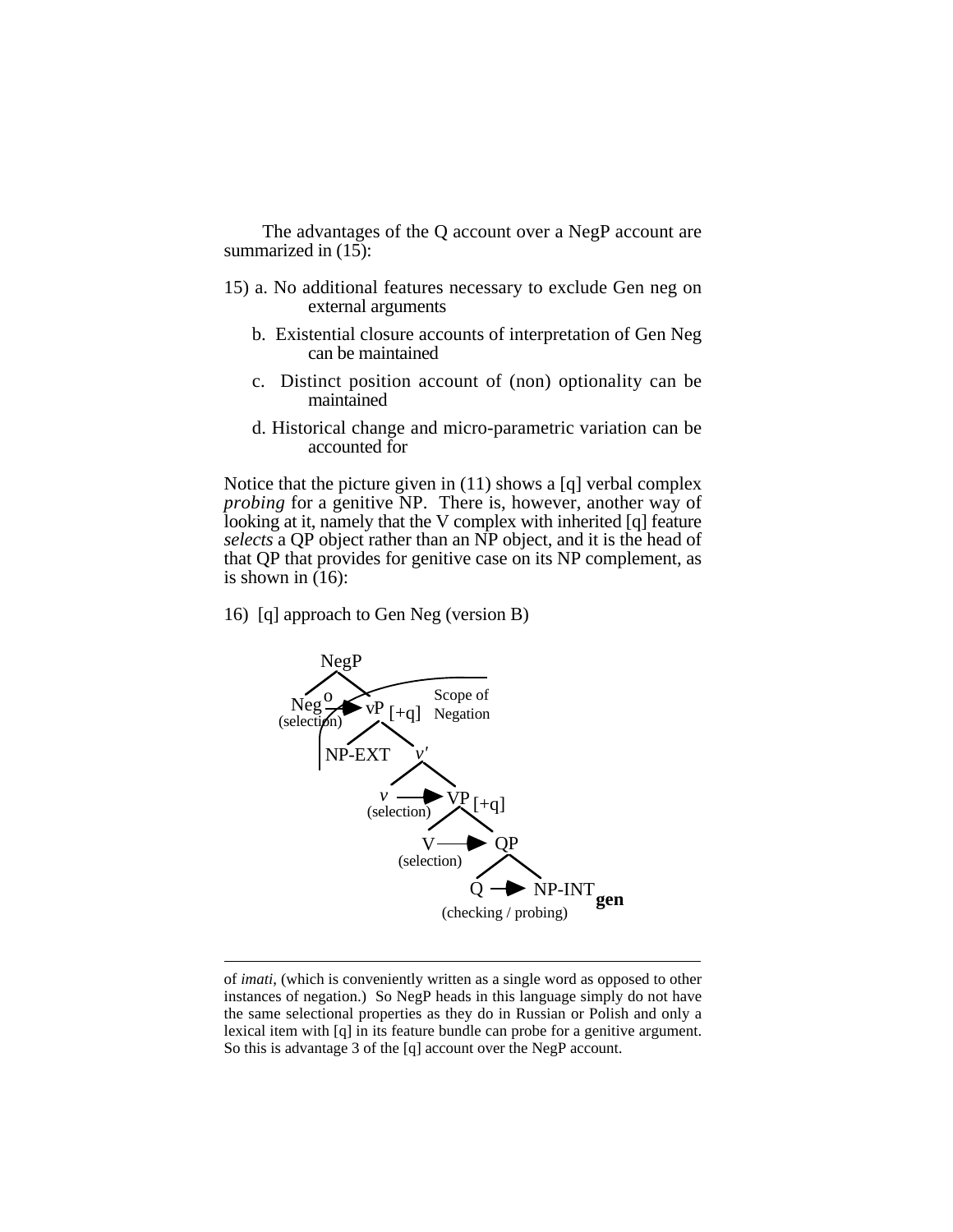The difference between Version A (in (11)) and Version B (in (16) is perhaps not crucial to the Genitive of Negation per se, but is crucial to the attempt to unite this genitive with the other kinds of genitives, especially the quantificational genitive, where all of the case assigning "action" occurs within a QP structure. In Version A, it is still the verb, with the [q] feature, that "assigns" or probes for Genitive. In Version B, it is the (null) head of QP that assigns or probes for genitive, which can then be extended to the other cases far more easily. In what follows I will assume a form of Version B. The basic unified structure of Genitive case, then, is shown in (17):

17) Unified configuration for genitives: (first version)



I next turn to the final major advantage of the [q] account over the direct NegP account, namely the possibility of extending it to the other cases of genitive given in (5-9) above, and perhaps others as well, and the subsequent possibility of universally relating (all) case occurrences to particular features.

### **4.0 Q-Account of Other Genitives**

Suppose then that the [q] feature correlates with certain subaspects of the semantic make up of a verbal predicate. Let us simply assume that this unified set of features, however they are to be formalized, include a [q] feature. This will lead to the possibility of these verbs selecting a QP object, which is what is needed for Genitive. It is well known, for example, that verbs allowing Partitive genitive have certain semantic unity, and it has been shown that the complement of such verbs is a structural QP (Stojanović 1995). Thus  $(18)$  is the structure of partitives:<sup>4</sup>

<sup>&</sup>lt;sup>4</sup>The question arises how the 2 sub-instances of Genitive (*čaja* vs. partitive *c˘aju*) will be represented distinctly. I assume here that this is a morphological distinction reflecting more fine-grained feature structure of verbs and their QP complements, which is reflected during spell-out only.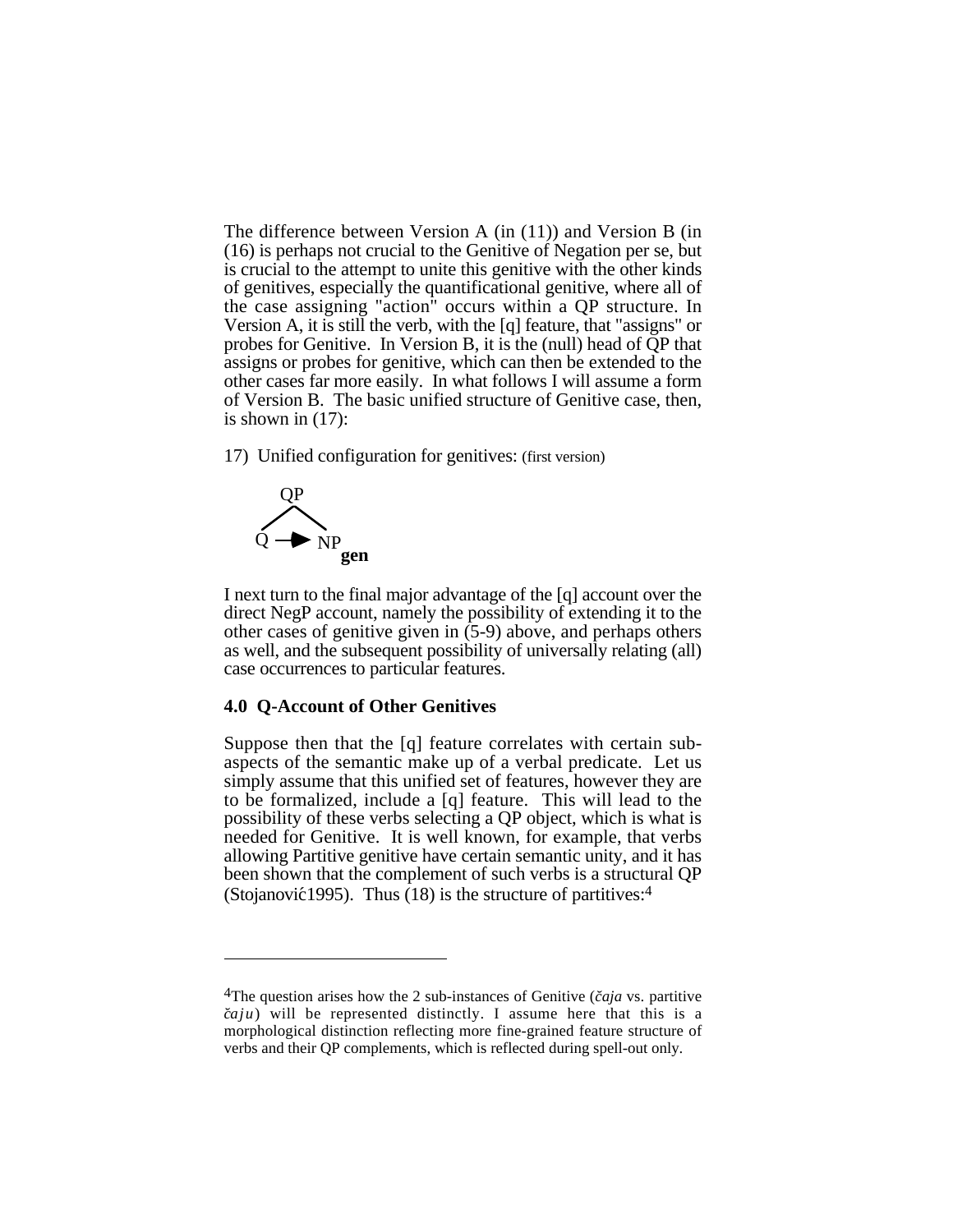18) [q] approach to Partitive Gen:



Relevant verbs, on the required meaning, select a QP complement, whose head does all the work. It now becomes the task of lexical semantics to determine which verbs allow the QP selectional property and which do not -- exactly the result we want.

Notice that the distribution of Partitive Genitive as being restricted to internal arguments (like Gen Neg and Intensional Genitive) is captured in the same fashion as it is for Gen Neg - the relevant feature is part of the verbal feature bundle and affects only the complement domain.

The same approach applies to Intensional verbs and "do-inquantity" verbs. (19) is the proposed structure for intensionals:

19) [q] approach to Intensional Gen:



The similarities between (19) and (18) should be obvious and are deliberate, since the resulting restrictions and semantic correlation are so similar. Recall that these same verbs also appear with Accusative objects, as shown in (20b):

| 20) a. (intensional) | My | ždem peremen                 |
|----------------------|----|------------------------------|
|                      | we | wait changes-gen             |
|                      |    | "We are waiting for changes" |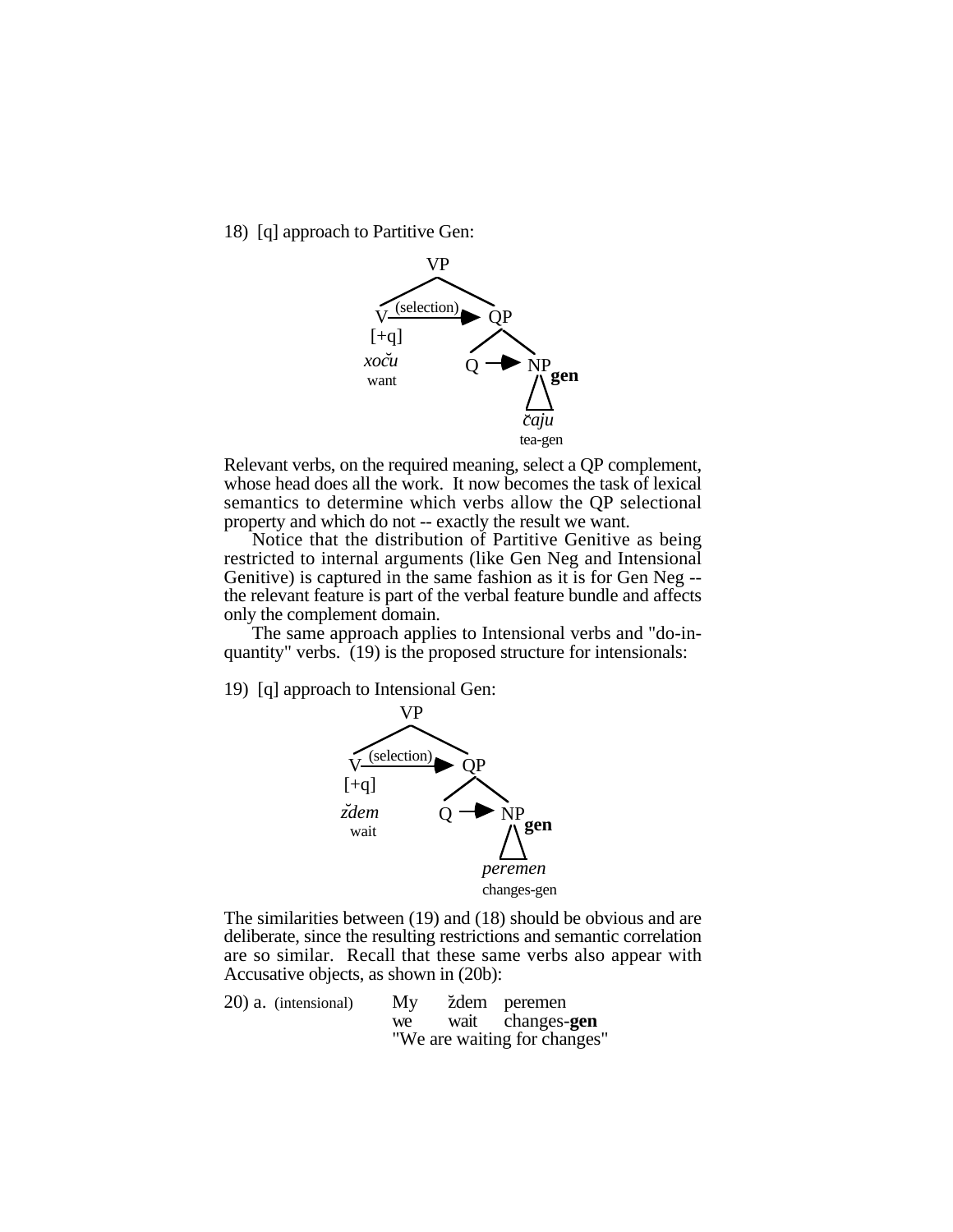#### b. (non-intensional) Ja zdu podrugu we wait girlfriend-**acc** "I am waiting for (my) girlfriend"

On the current account, the two sentences differ in the selectional properties of the verb, one takes a QP complement, leading to genitive case and the other of which takes an NP complement, leading to Accusative case. Genitive is still a spellout of [q], and the two sentences differ only in the internal structure of VP.5

"Do in quantity" verbs, shown in (6c), use the superlexical prefix *na*-, which changes the selectional properties of the head verb exactly as predicted: *na*-prefixed verbs take QP complements, which produce genitive case internally. Pereltsvaig (2004) provides independent evidence that *the prefix changes only the selectional properties of the verb*, and does not, as others have maintained, change the case-selection properties from structural Accusative to lexical Genitive. This can be seen by the fact that overt quantors such as *mnogo* ('many') do not themselves appear in the Genitive case (which they do in lexical genitive instances), but rather in the non-declined form found in structural case situations. This is shown in (21):

21) Vanya nakupil (mnogo / \*mnogix) knig. Vanya NA+bought many-acc (/\*gen) books-**gen** "Vanya bought (up) many books."

Thus all that *na*-prefixation has done is changes the verb's selectional requirements to taking QP instead of an NP/DP.

Thus far we have seen four instances of V selecting QP under various circumstances. The remaining cases involve QP interacting with different categories. First, the Comparative Genitive, repeated in (22):

<sup>5</sup>This jibes with recent literature on the structure of intensional verbs -- in particular with the account in Larson, Ludlow and den Dikken (1999) in which (all) intensional verbs have hidden sentential complement clauses. The account here does not rely on there being an entire (null) CP and TP structure in such cases, but still does have more structure in the complement domain than meets the eye. If it should turn out to be correct, in fact, that all intensional verbs have sentential internal structure, as LL&D argue, the QP account would remain intact -- there could be a TP complement of Q, and the genitive case would be assigned to the Spec of its complement rather than to the complement itself, something that requires no additional machinery in a probe/goal system.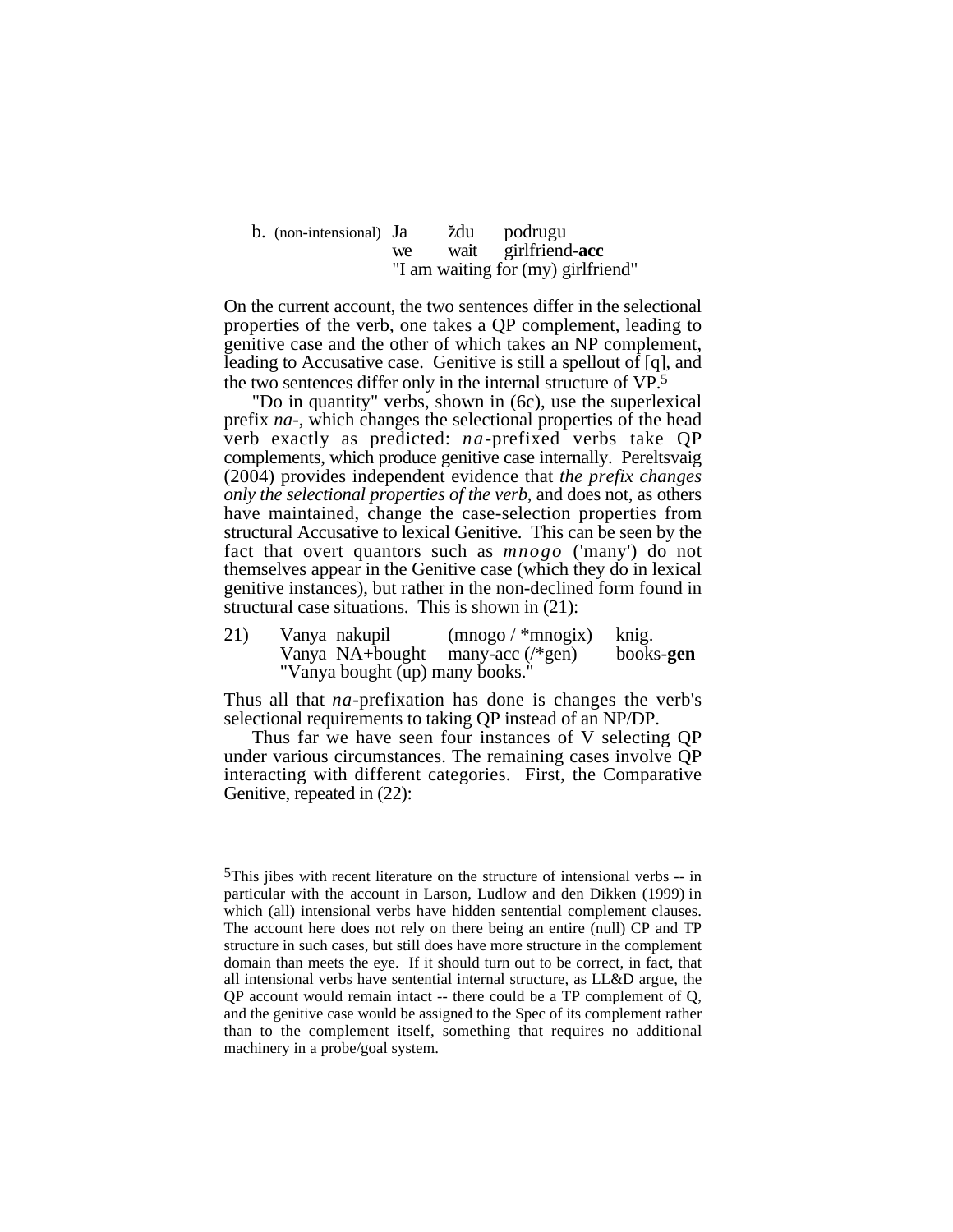- 22) a. umnee Saši<br>smarter Sash Sasha-**gen** "smarter than Sasha"
	- b. umnee čem Saša smarter than Sasha-nom "smarter than Sasha"

In (22a), the comparative adjectival suffix endows the adjective with the [q] feature, allowing it to select a QP complement. The head of the selected QP is responsible for the genitive case in the usual way. The structure of  $(22a)$  is given in  $(23)$ :

23) [q] approach to Comparative Genitive:



On the other hand, (23) appears not to capture the parallel with (22b). Why should a structure such as (23) alternate with a Nominative case construction, and only when the element  $\breve{c}em$  is present? My claim is that they are not as parallel as they seem. I assume that *čem* is a complementizer selecting an embedded TP, whose other content is elided as proposed for German and English by Lechner (2001). One fact in favor of this approach is that a verbal continuation is possible in the nominative variant (24), but not in the genitive variant (25), suggesting that the former but not the latter is a reduced sentential complement:

| 24) a.         | Maša -- umnee čem Saša<br>"Masha is smarter than Sasha was/will be" |                                          |                |  | byl / budet<br>Masha smarter than Sasha-nom was/will be |
|----------------|---------------------------------------------------------------------|------------------------------------------|----------------|--|---------------------------------------------------------|
| $\mathbf{b}$ . | Maša igraet na flejte lučše čem<br>Masha plays on flute better than |                                          |                |  |                                                         |
|                | Saša                                                                | Sasha-nom $\bar{p}$ ayed $\bar{p}$ plays | igral / igraet |  |                                                         |

"Masha plays the flute better than Sasha did / does."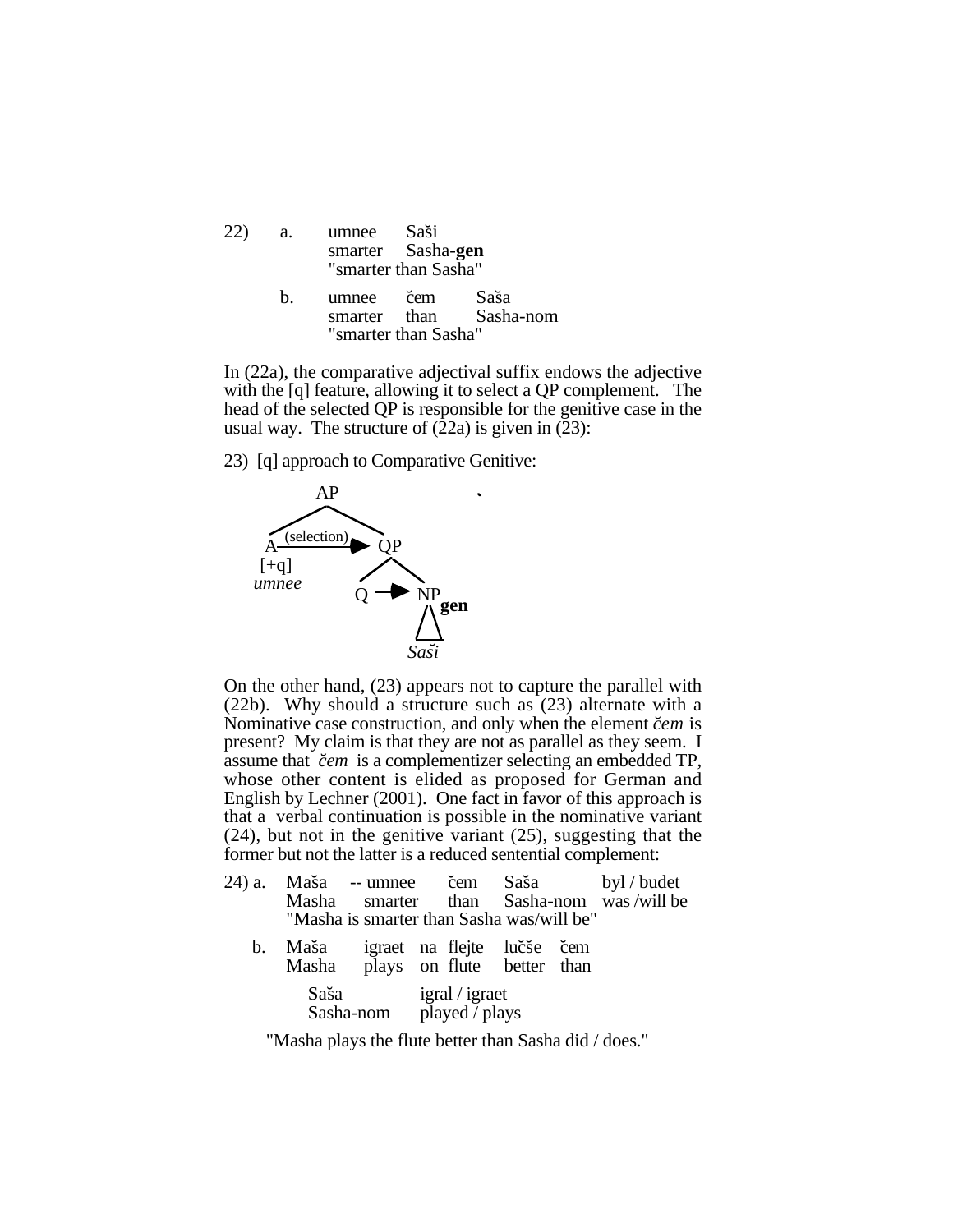|                                           |  | 25) a. *Maša |  | -- umnee | Saši                            | byl / budet |
|-------------------------------------------|--|--------------|--|----------|---------------------------------|-------------|
|                                           |  | Masha        |  |          | smarter Sasha-gen was / will be |             |
| "Masha is smarter than Sasha was/will be" |  |              |  |          |                                 |             |

| $\mathbf{b}$ . | *Maša<br>Masha    | igraet na flejte<br>plays on flute |                                  |  | lučše<br>better |
|----------------|-------------------|------------------------------------|----------------------------------|--|-----------------|
|                | Saši<br>Sasha-gen |                                    | igral / igraet<br>played / plays |  |                 |

"Masha plays the flute better than Sasha did / does."

Furthermore, in cases such as (26), the understood continuation of the elided phrase can always be related to the lower clause, as in the first reading, and to a certain degree to the higher clause (compare the English equivalent with *do*).

| 26) Saša kričal, čto<br>Sasha yelled that |          |                | Tanya sang louder | Tanya pela gromče, |
|-------------------------------------------|----------|----------------|-------------------|--------------------|
|                                           | čem Maša | than Masha-nom |                   |                    |

"Sasha yelled that Tanya sang more loudly than Masha did (sang)."

?"Sasha yelled that Tanya sang more loudly than Masha did (yelled)."

On the other hand, when the genitive is used, the second reading is unavailable, as shown in  $(27)$ .

- 27) Saša kričal, čto Tanya pela gromče Maši Sasha yelled that Tanya sang louder Masha-**gen**
	- "Sasha yelled that Tanya sang more loudly than Masha did (sang)."
	- \*"Sasha yelled that Tanya sang more loudly than Masha did (yelled)."

This again implicates a full, reduced clausal structure for the *c˘em*+Nom cases and a very different structure for the genitive constructions. The idea is that the difference reduces to selection -- comparative adjectives can select either a QP or a CP.

Next there is the question of the adnominal genitive. This is the most widespread of genitives, and an entire syntactic problem in its own right, aspects of which are discussed in detail in Rappaport (2000). I will discuss the direction a Q account of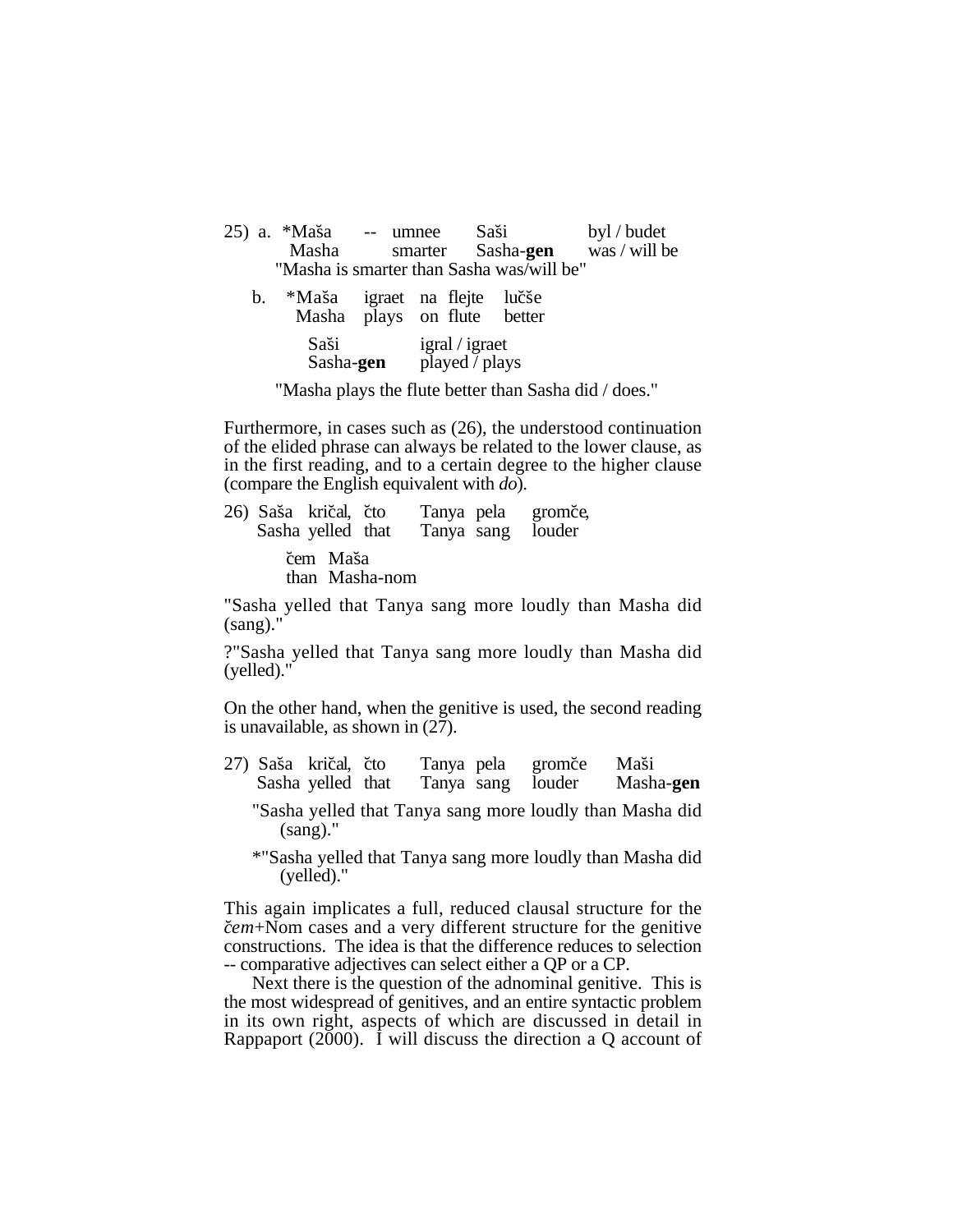adnominal genitives would have to go to work in our terms, and leave more detailed discussion to further research, since semantic unification with the other cases is far from obvious. But our method leads us to make the attempt, and time will tell whether it is the right direction to go in.

First, it is well known that adnominal genitives can express a variety of semantic relations. (28) are from Rappaport (1992):

- 28) a. konec fil'ma o vojne end film-**gen** about war "the end of the film about the war"
	- b. kusok xleba piece bread-**gen** "a piece of bread"
	- c. krasota devuški beauty girl-**gen** "the girl's beauty"
	- d. sosed kuzneca neighbor blacksmith-**gen** "the blacksmith's neighbor"

In all cases, this genitive serves to delimit the interpretation of the head noun, turning a common noun into a relational noun, in the sense of Partee and Borschev (2003). The strongest version will claim that the complement of an N head, in cases other than Nominalization of certain verbs that have a particular kind of specification of complement type, is always a QP. That is, N selects QP as its complement as the only (non-lexical) option. The structure of a basic adnominal genitive then fits nicely into our general pattern, as shown in (29):

29) [q] approach to Adnominal Genitive:

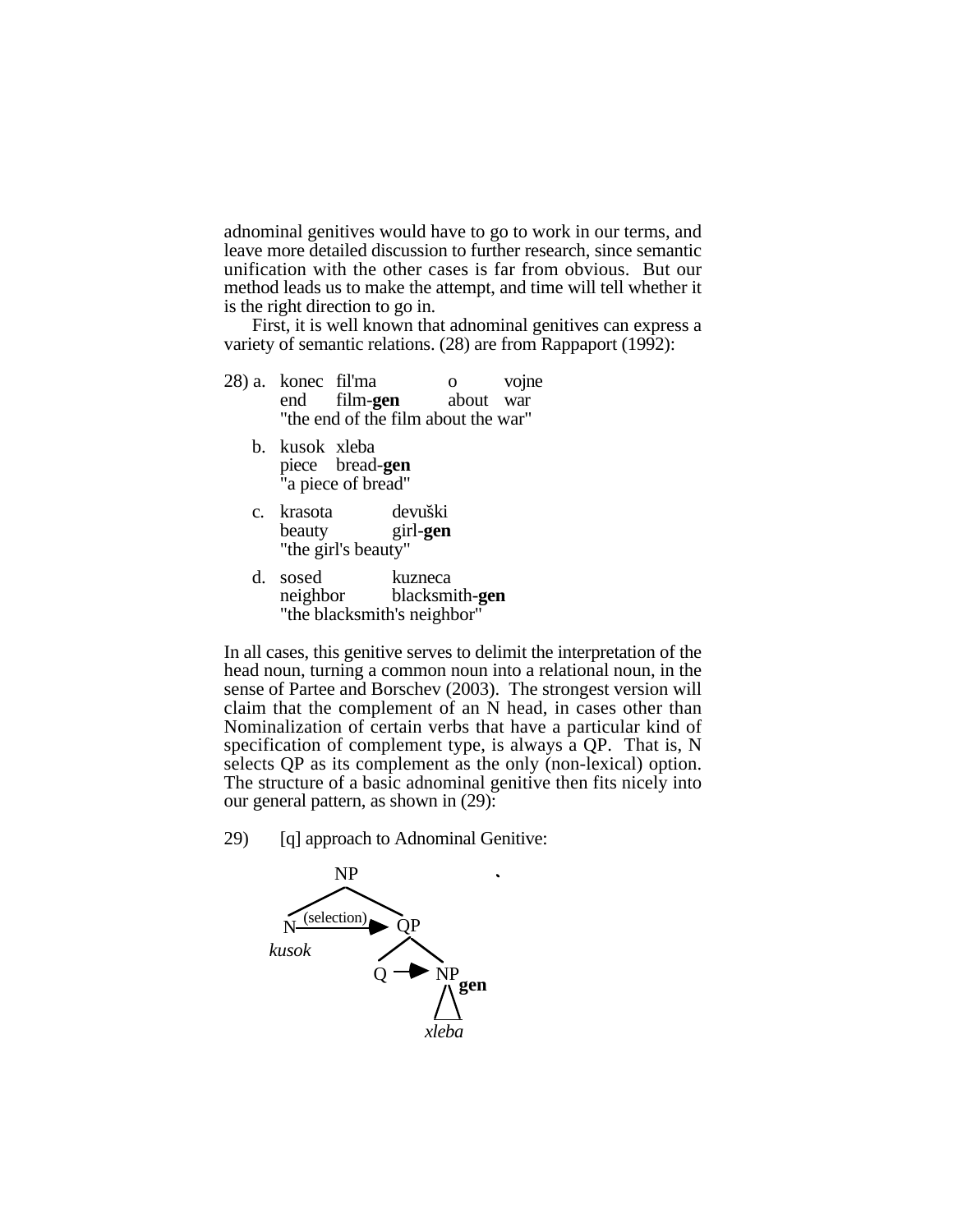Finally, we turn to the Quantificational genitive itself. At first glance, these might appear to be the simplest cases, since they are the only ones in which the head of the proposed QP phrase appears to be overt. Thus (30) repeats the examples from (9):

- 30) Quantificational genitive:
	- a. mnogo problem many problems**-gen** "many problems"
	- b. pjat' jazykov languages-**gen** "5 languages"

The first version of how to handle this type of genitive in the framework under consideration would be something like (31):

31) [q] approach to Quantificational Genitive (first version):



However (31) does not help us with the well-known dichotomy between homogenous and heterogeneous patterns shown in (32):

- 32) a. Dijana znaet pjat' jazykov five-nom/acc languages-**gen** "Dijana knows five languages."
	- b. Dijana vladeet pjat'ju jazykami Dijana controls five-**instr** language-**instr** "Dijana knows five languages."

The generalization is that in so-called direct (or structural)-case positions, the numeral is in its uninflected basic form, said to be Nominative or Accusative, and the QP complement is genitive, as in (32a). However when the entire phrase is the complement of a lexical case assigning verb or preposition, as in (32b), *both* the numeral itself and its apparent complement appear in the lexical case, here the Instrumental.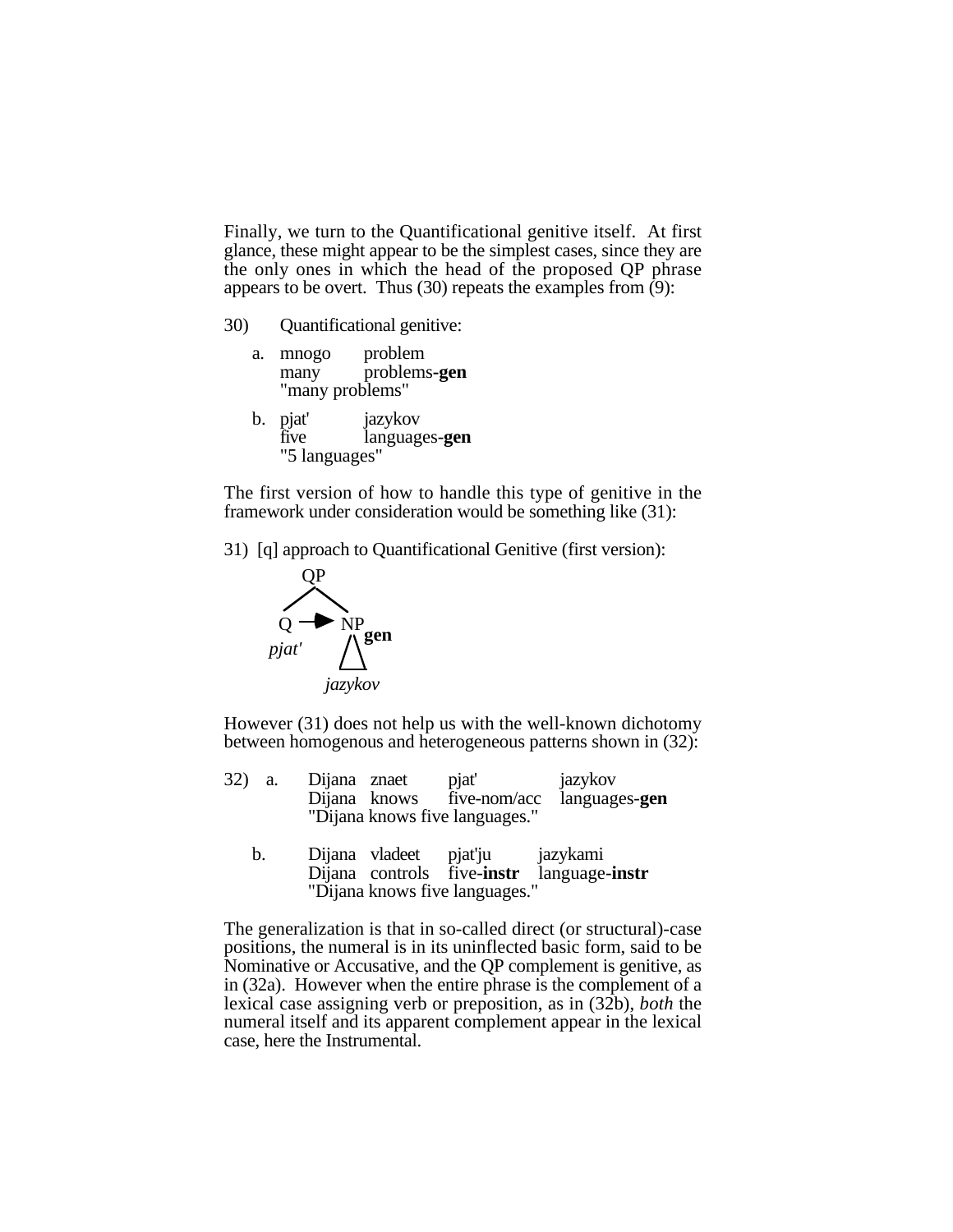The problem of how to account for this paradigm has been discussed extensively in the literature, for example in Babby (1987), Franks (1995), (1998), (2001), with case conflicts and hierarchies or difference in level of application determining that in lexical case position, lexical case somehow overrides (structural) genitive on the complement.

In my system, genitive should *always* be possible on an NP if it is combined with a Q. And the phrases in (32) are usually analyzed as QP. So there is no principled reason why something like (33a) should be impossible, in which the gen NP is merged with the head of Q, which itself satisfies the lexical requirements of the verb (since we know from (32b) that the numeral can inflect for case.) However, (33a) is impossible in Russian:

| 33)<br>a. | *vladeet<br>controls | pjat'ju<br>five-inst<br>"knows five languages"      | jazykov<br>languages-gen |
|-----------|----------------------|-----------------------------------------------------|--------------------------|
| b.        | vladeet<br>controls  | tysjačej<br>$1000$ -instr<br>"knows 1000 languages" | jazykov<br>languages-gen |

The solution for these examples stems from an analogy with predicate instrumental case - where it is clear that only when the relevant functional category is *empty* can it check the relevant case (see Bailyn 2001). When a lexical item fills the head position, the case feature is absorbed, and case cannot be directly assigned and instead has to come from outside the local domain. So we then expect the numeral to be the head of the phrase only when genitive does *not* appear on the complement. If this is on the right track, then the relevant structures for (32b) is as in (34):

34) [q] approach to quantificational genitive (homogenous pattern)

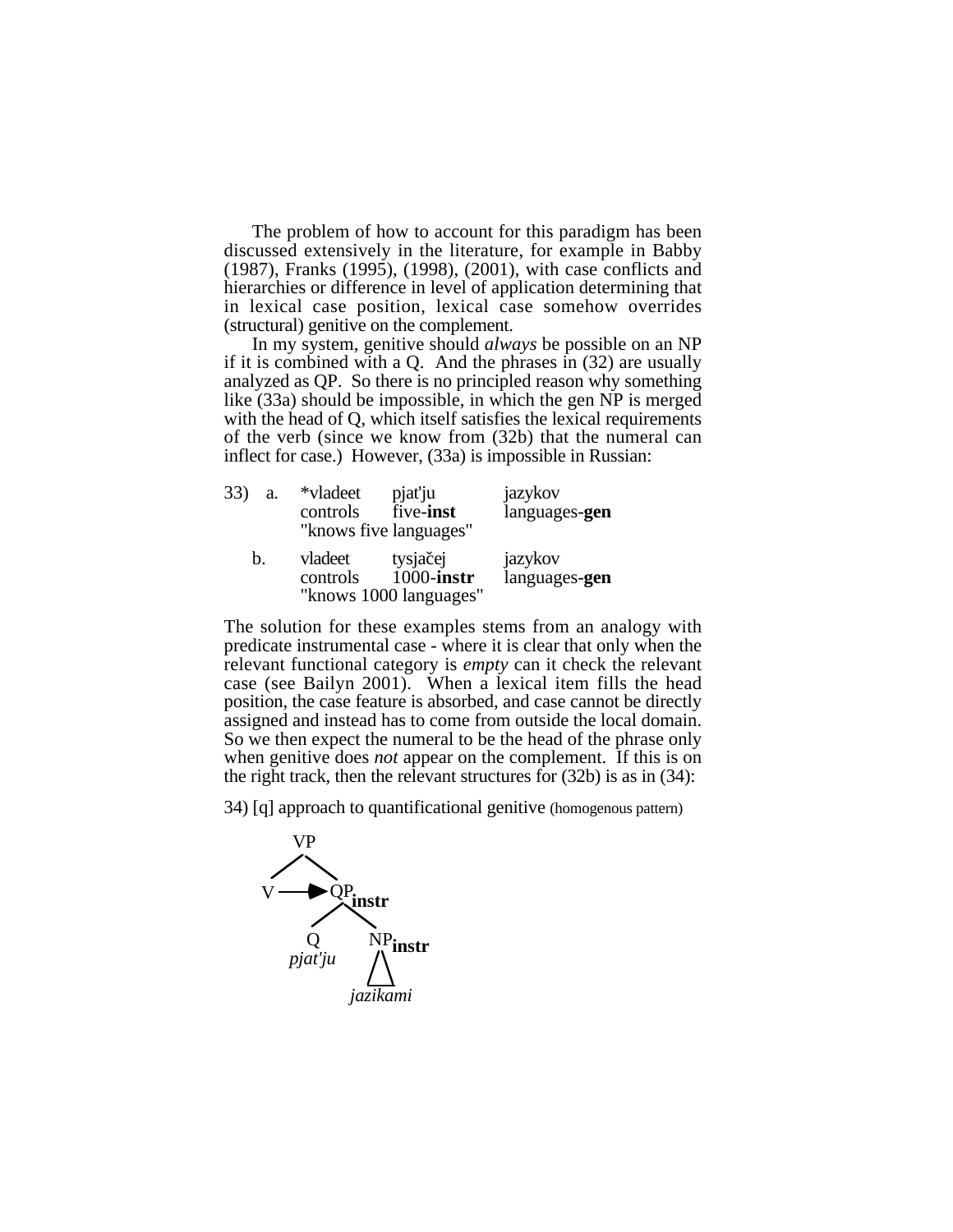We can imagine a scenario on which the homogeneous pattern emerges if we simply assume that any QP with a filled head has its case features absorbed by the overt element.6 Thus the Q head no longer constitutes a minimality domain, and both it and its complement are within the domain of the higher head.

In the case of (32a), where the numeral stands in a direct case and the complement is genitive, the head of the phrase must be null, and the numeral sits in a Q-operator position, in effect licensing the presence of the QP, which is here not selected for by the verb. The proposed structure is given in (35):

35) [q] approach to quantificational genitive (heterogeneous pattern)



<sup>6</sup>It is also possible that we are dealing with some kind of "reprojection" in the sense of Hornstein & Uriagereka 2002. If so, then the appropriate labeling for the resulting structure might look something more like (i):

i) Reprojection version of (34):



I leave the implications of this possibility to future research, noting only that reprojection opens the possibility, within Minimalism, that the essential account of the difference between such cases and the heterogeneous ones provided in Babby 1987 is still on the right track.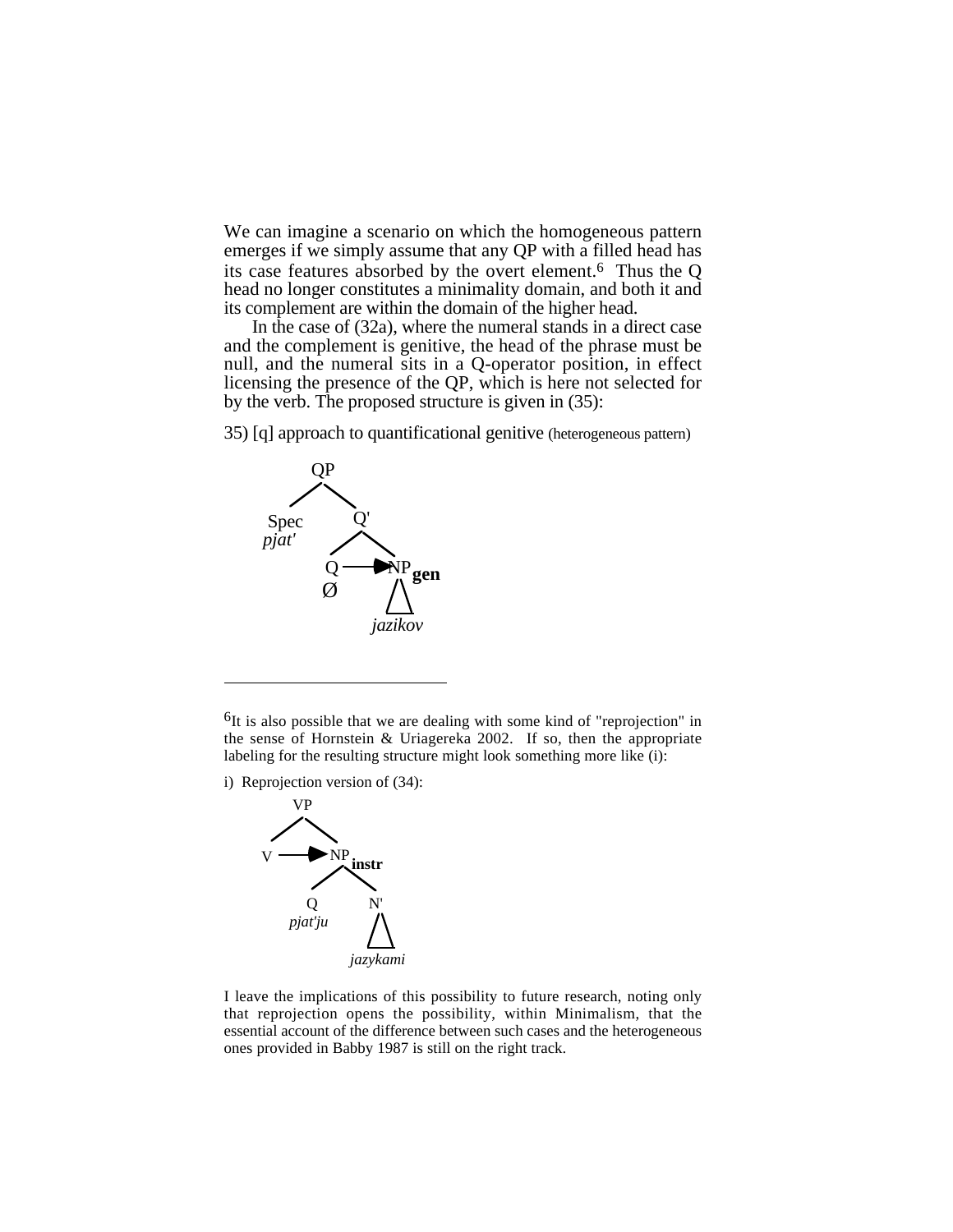There is additional evidence that the quantificational elements in Q-Genitive constructions are, in fact specifiers. Consider (36):

| 36) a. Dijana                      | znaet | do xrena             | jazykov               |
|------------------------------------|-------|----------------------|-----------------------|
| Dijana                             |       | knows to horseradish | languages- <b>gen</b> |
| "Dijana knows a lot of languages." |       |                      |                       |

b. \*Dijana vladeet do xrena jazykami Dijana controls to horseradish language-**instr** "Dijana knows a lot of languages."

In (36) we see that an idiomatic PP can serve the role of licensing the Q head. This is consistent with (35).

Several advantages of this account emerge. First, we can now maintain the even stronger version of (17) given in (37):

37) Unified configuration for genitives: (second version)



Second, we can now explain why it is that QPs that contain quantificational elements like *pjat'* ('five') can appear in any position and need not be selected for -- the Operator in the SpecQ position licenses the appearance of QP internally, and selection is not required. This is formally identical then to the structure proposed by Franks & Dziwirek (1993) in discussing genitive negated time expressions, which must appear with the element *ni* (or other such element) as shown in (38):

38) On ne spal \*(ni) odnoj minuty<br>he neg slept NI [one minute] he neg slept NI [one minute]-**gen** "He didn't sleep for a minute"

Because the phrase is an adjunct, the QP itself can only be licensed by the presence of the operator in the Spec position (which being an NPI, also derives the requirement that such expressions be under the scope of negation as well).

Third, if (35) is the correct structure for the heterogeneous pattern, we can explain why this pattern is unavailable with lexical case assigners, as seen in (33a) above -- as is well known, lexical case is directly associated with theta-role assignment. (33a) is impossible because there is no local head to which the theta-role of *vladeet* can be assigned.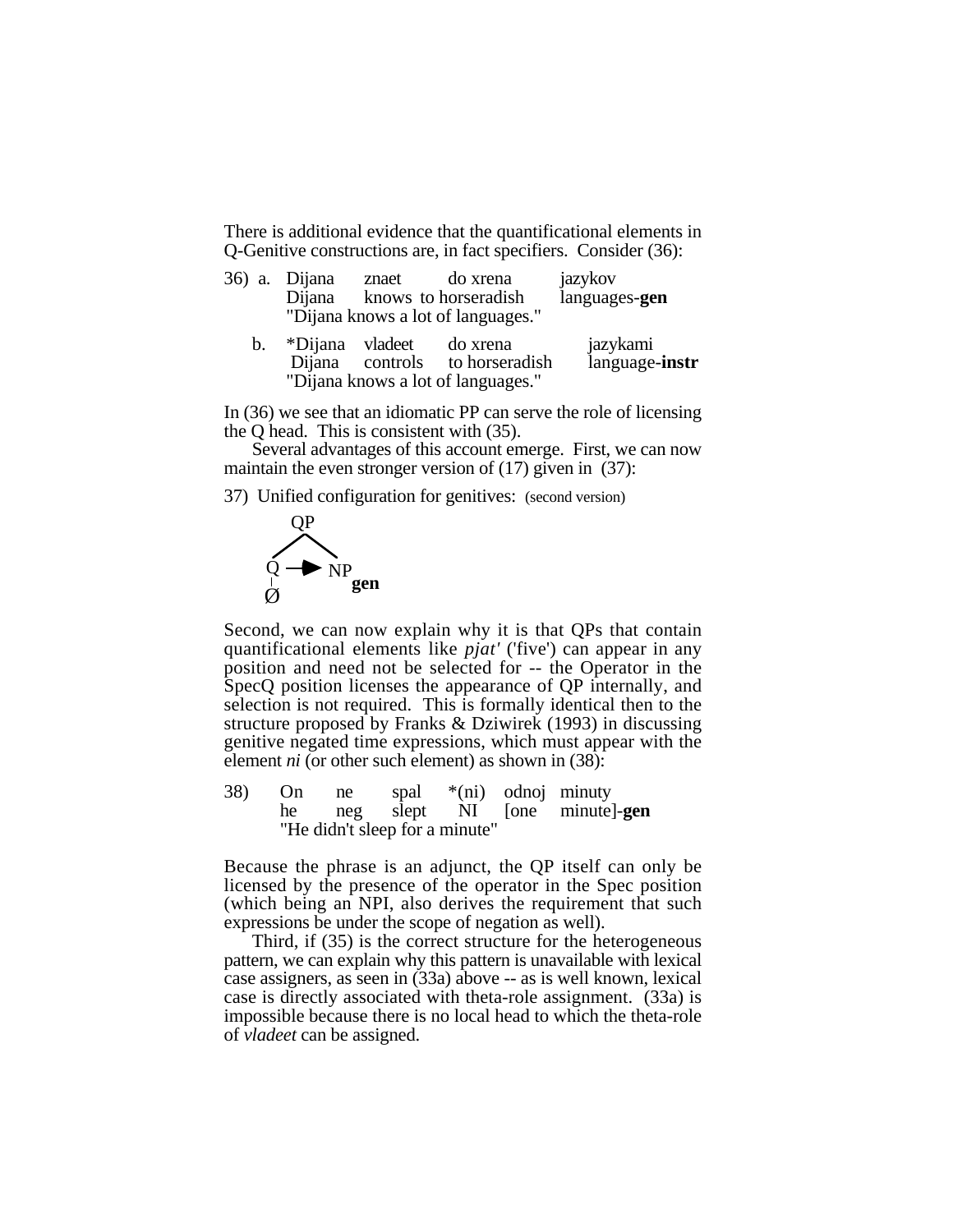Thus the Russian hybrid behavior reduces to the possibility that numerals like *pjat'* ('five') can behave as heads, absorbing the genitive case and leaving themselves and their complement in the (lexical) case domain of a higher head.

Imagine now that there were a language where this absorption could not take place (or where the numeral simply cannot fill the head of QP position). We would then expect only structures like Russian (35) and would expect only genitive complements of 'five', regardless of the external position of the phrase. And this is exactly what we find in Serbo-Croatian, as documented in Franks (1995) and (2001).

39) Serbo-Croatian:

| a. | kupio              | sam | pet | knjiga    |
|----|--------------------|-----|-----|-----------|
|    | bought             | aux |     | books-gen |
|    | "I bought 5 books" |     |     |           |

b. sa pet knjiga \*knjigama<br>with 5 books-gen / \*instr books-**gen** / \*instr "with five books"

(39) shows that in Serbo-Croatian only the heterogeneous pattern can be found. Therefore we can say that elements like 5 *only* serve as operators in SC and therefore genitive is always assigned by the null head of the QP, always producing structures like Russian (34).

In Serbo-Croatian, on the other hand, the numerals are never Q heads, and the homogeneous pattern does not occur. (40) presents the relevant parameter settings:7

- a. Q assigns [-oblique] genitive in Russian
- b. Q assigns [+oblique] genitive in SC

<sup>7</sup>This proposal appears more minimalist in spirit than Franks 1995, 2001, since it involves only a lexical property, rather than Franks' (2001) attempt to capture the same distinction with the parameter in (i):

i) (from Franks 2001)

<sup>(40)</sup> seems preferable in that it allows us to exclude morphological features like [±oblique], which have no status in Minimalism, and reduces the difference to lexical properties of items like 'five'.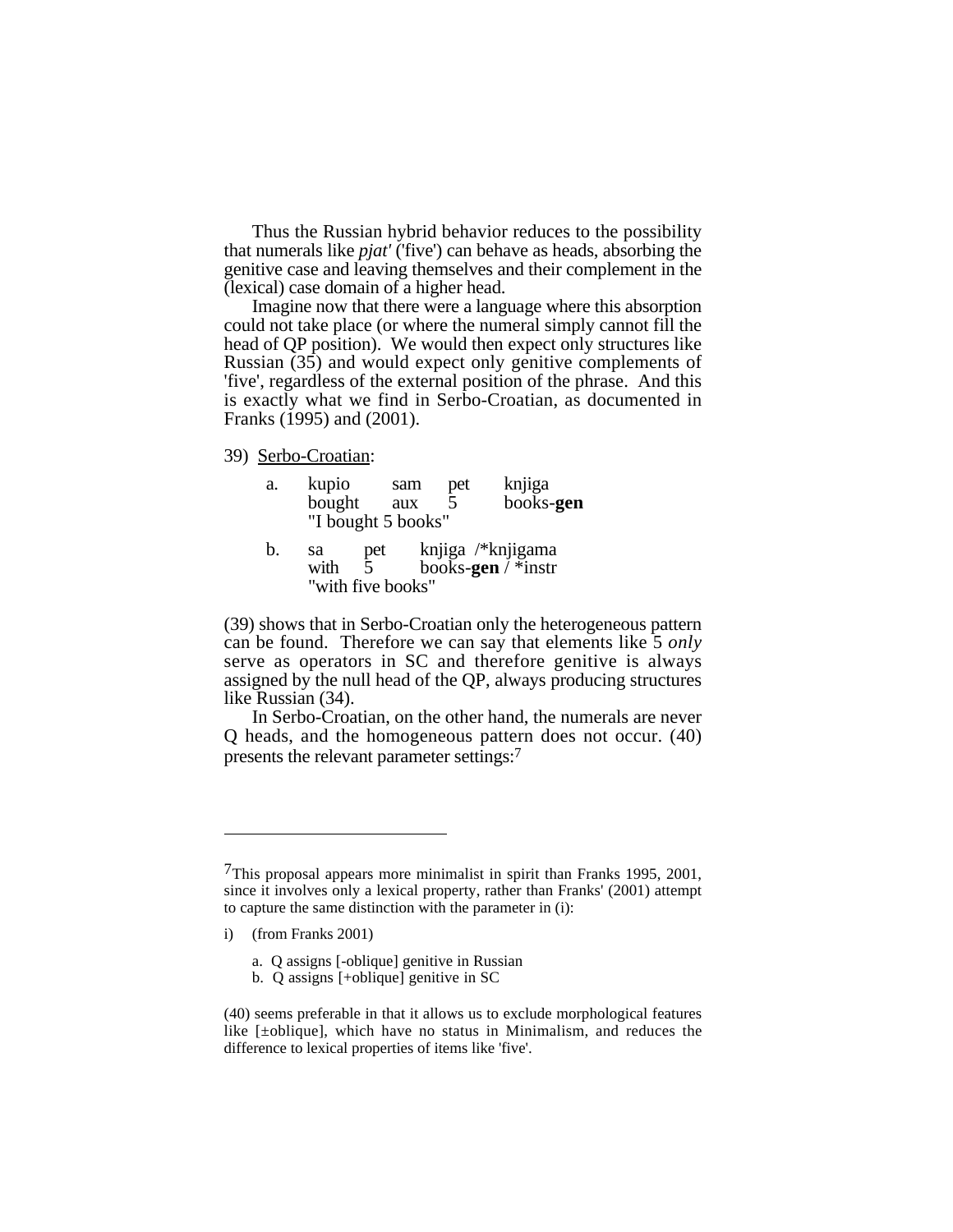- 40) a. Serbo-Croatian: *pet* ('five') is a maximal projection only (specifier, operator only)
	- b. Russian: *pjat'* ('five') is a head and can fill the Q position

To summarize, we are left with the following highly simple generalization:

- 41) a. Genitive case is *u*Q on N
	- b. Structure of non-lexical genitive case



If we assume a bottom-up derivational system as in Epstein et al (1998), and assume that distinct morphological case forms have distinct features that must be satisfied either directly upon Merge by a head specifying that exact set of features (lexical case) or by merger with the appropriate functional category, we limit Genitives to configurations conforming to (40).

### **4.0 Extensions**

The null head relation is parallel with Instrumental case marking as well, on the general approach taken by Bailyn & Rubin (1991) and developed in subsequent work by Bailyn (2001) and also maintained, in slightly different form, in Richardson (2003). The details of this analysis have been debated elsewhere, but the general picture is clear -- Russian (predicate) Instrumental case results from the merger of a (null) functional category Pred with a case-bearing complement. The schema is given in general form in (42):

42) General schema of predicate Instrumental case in Russian: (Bailyn 2001)

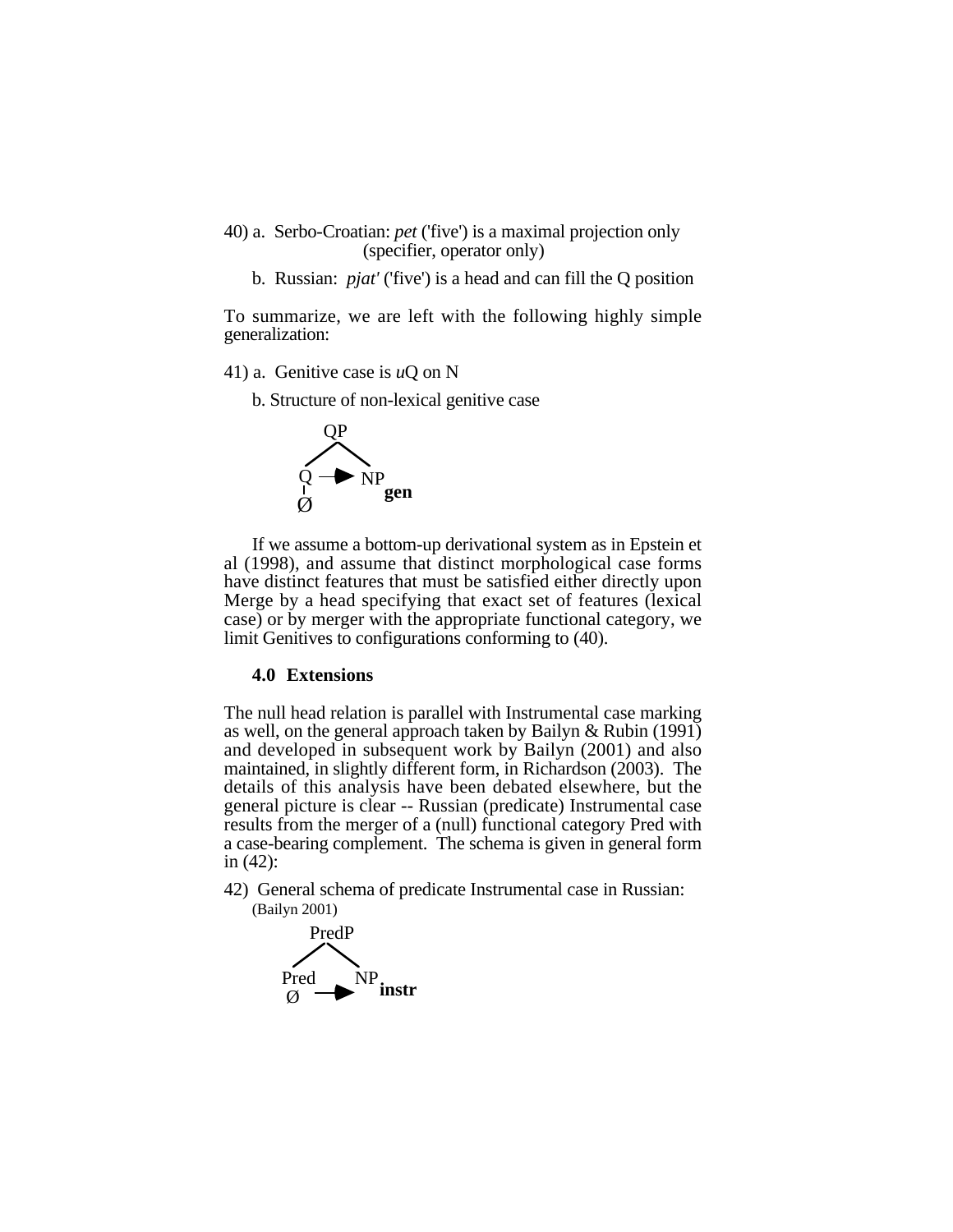Of course a feature-based theory of case, in the Minimalist sense, is not a new idea. As we saw at the outset, the tight connection between Nominative case and Tense is well-known and on most recent theories, also involves a configuration where c-command is the most relevant factor. Thus, we can maintain something like (43) for Nominative:

43) General schema of Nominative case: (Pesetsky & Torrego 2001, Richardson 2003)



Notice that the fact that the case is checked on the specifier of the complement and not on the complement itself is not important so long as there is no intervening case-checking head, and in fact such examples exactly serve to differentiate selection from casechecking (which look so similar in traditional accounts of genitive) and perhaps to differentiate fully structural case (Nominative and Accusative) from other instances as being related to configurational status: "structural" cases are assigned to elements in Spec positions, those in complement positions are either configurational (here Genitive, Instrumental) or "lexical".

As mentioned at the outset, I follow Richardson (2003) in assuming that (structural) Accusative case (on arguments) is related to (inner) Aspect. There is only one significant difference between my assumptions about Nominative and Accusative case and those of Richardson (2003) and this involves not Nominative and Accusative but rather dative case instances. I do not assume that Nominative and Dative have the same source (T), which has been the usual assumption since at least Franks 1990 and is maintained in Lavine 2000, Richardson 2003 and other places.

For one thing, there is a clear meaning distinction beyond the lack of overt tense in Franks (1990) examples in (44):

- 44) a. Gruzovik ne proexal truck-**Nom** neg went through: +PAST, +AGR "The truck did not go through."
	- b. Gruzoviku ne proexat' truck-**Dat** neg go through: -TENSE, -AGR "The truck cannot go through."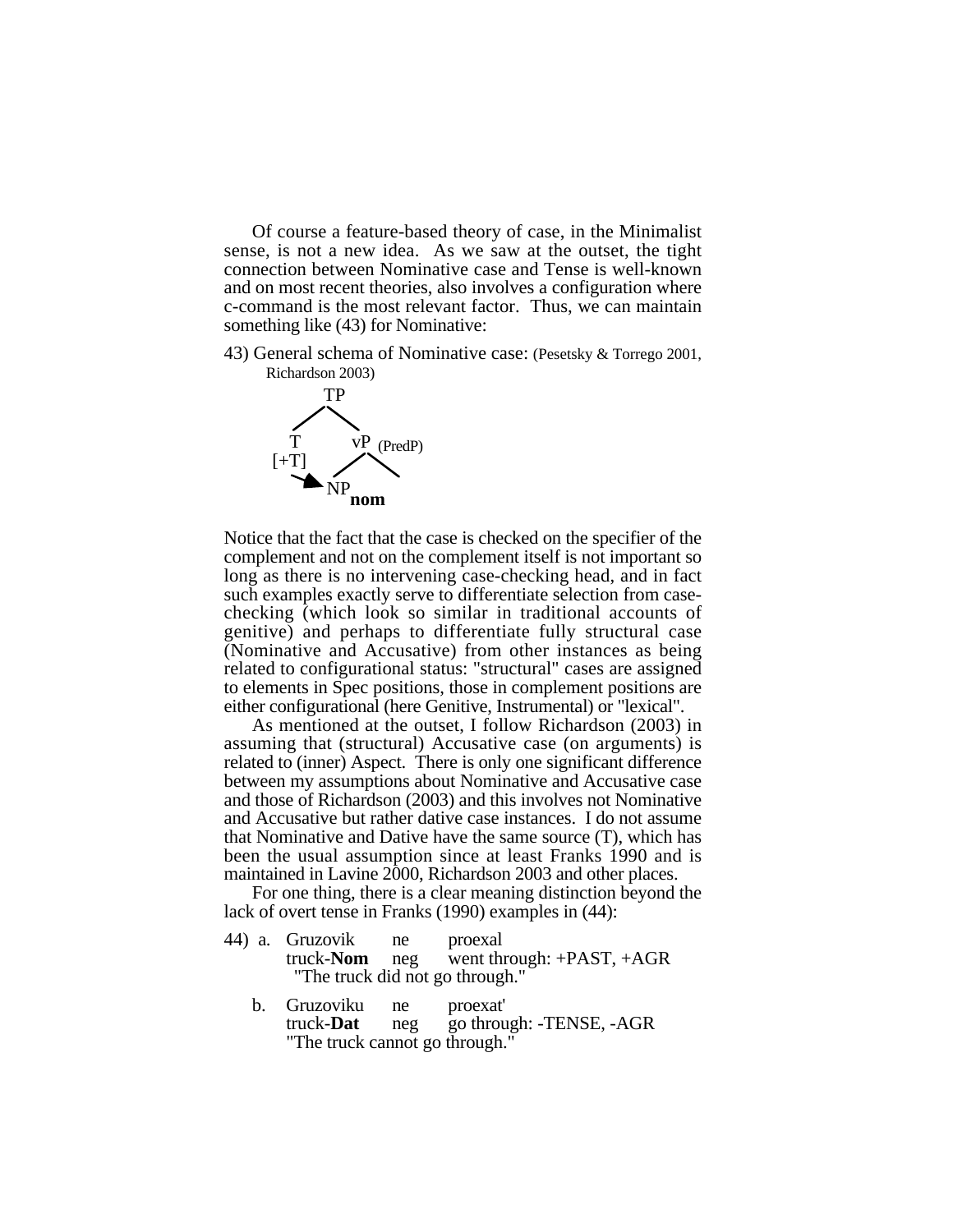I have always been surprised that the difference in *modality* rather than agreement is often ignored in discussion of such examples. It is certainly the case that the Dative marked infinitive constructions contain modality in their meaning (reflected in the English translation of such phrases) which is not represented in a structure that only has  $+$  or - agreement features of T. For one thing, we know that Dat and Nom arguments can cooccur, throwing doubt on the idea that they are associated with the same position. This is shown in (45):

45) Etomu mal'čiku nravjatsja gruzoviki<br>this boy-Dat likes +**pres**, +**pl** trucks-**no** this boy-Dat likes **+pres, +pl** trucks-**nom PL** "This boy likes trucks"

In (45) there is clearly agreement and tense present and yet we have a Dative argument (alongside a Nominative) one, so the idea that these two case instances are assigned to the same position appears suspect. And if we want to maintain a strictly featurebased source for all non-lexical cases I assume, then, that the Dative is associated with the SpecT position and its source is a higher C head, which is also the source of the modality in Dative infinitival constructions. In the absence of a higher C phrase, SpecT is open for EPP-movement of phrases from lower in the structure, producing a kind of "Inversion" structure which I have motivated elsewhere (Bailyn 2004). Thus the structure of Dative case might look something like (46):

46) General schema of (configurational) Dative case:



And of course there is evidence that the presence of C leads to the possibility of secondary datives on the famous semipredicative elements *odin* and *sam*, which occur in an agreeing form otherwise. This is shown in (47):

47) a. Ivan xočet tancevat' odin / \*odnomu Ivan wants to dance alone-Nom /\*Dat "Ivan wants to dance alone.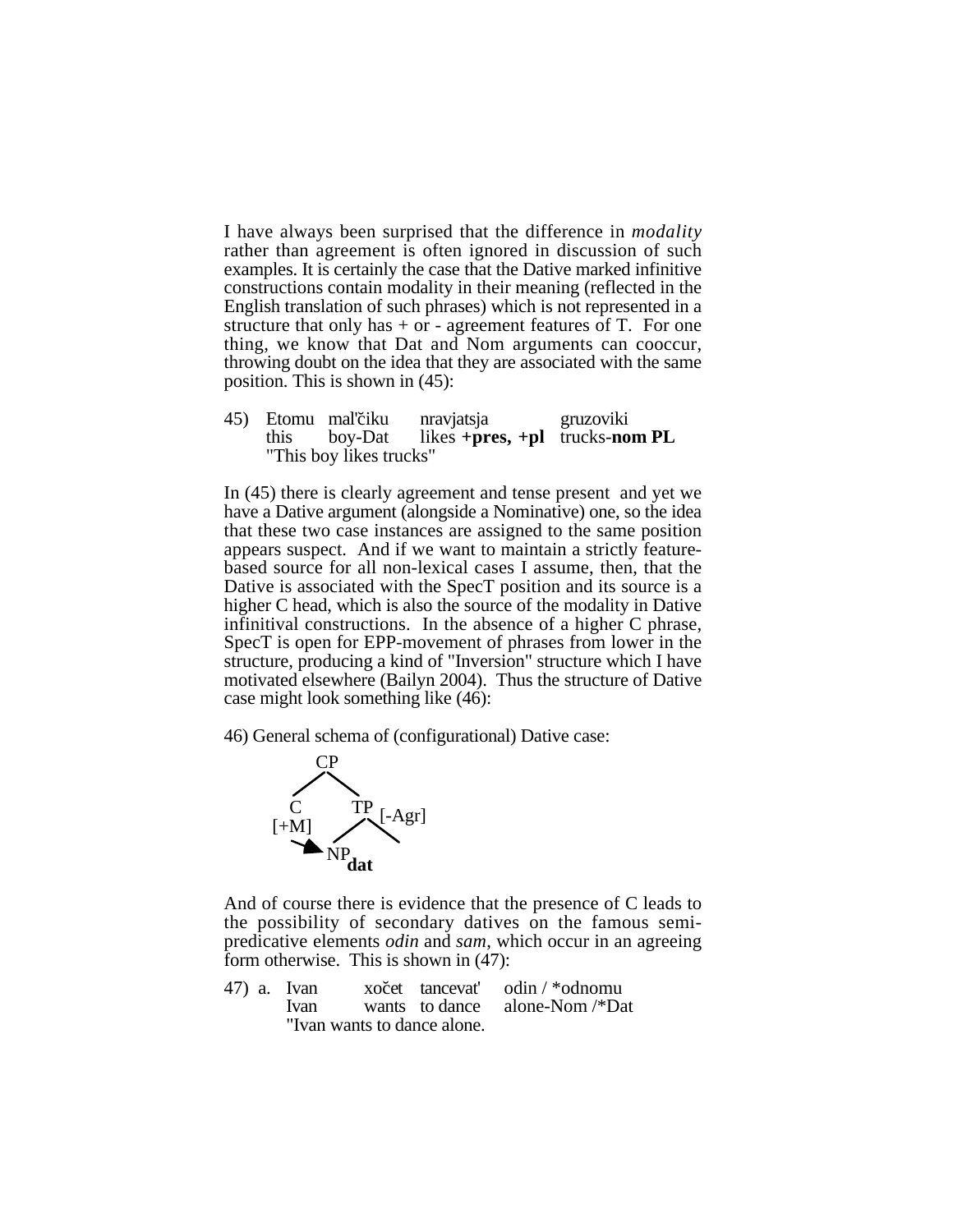b. Ivan prišel, čtoby tancevat' odnomu / \*odin Ivan arrived COMP to dance alone-Dat /\*Nom "Ivan arrived in order to dance alone."

One other aspect of the dative case situation should be noted- the one that led others to claim that defectiveness of T or lack of agreement -- the TPs in such construction are typically [-agr] as shown in (46), but not always as we have seen in (45). So it is cannot be [-agr] that is directly responsible for the case assignment of Dative in these constructions, and yet there is often a correlation between Dative (esp. in modal usages) and an infinitival [-agr] TP. Once again we see a correlation between selection and case which is accounted for by the selectional properties of the case probing head. Empirical data tell us the two are not the same, but their source is the same, and thus it is a lexical property of the head that accounts for the correlation.8

The overall (canonical) non-lexical case appearance situation can thus be summarized as in (48):

48) Functional category relation of Russian non-lexical morphological case occurrences:

| <b>Functional category manifested</b> |
|---------------------------------------|
|                                       |
|                                       |
|                                       |
|                                       |
|                                       |

We can thus imagine the lexical entry of Nominals to include the usual formal feature matrix (FF) as envisioned in Chomsky 1995, 2000 and elsewhere, and for each Nominal also to include an uninterpretable functional category feature, which gets spelled out as the familiar morphological cases (T is spelled out as Nom,

 ${}^{8}I$  do not discuss indirect object Dative here, although I have argued elsewhere that it results from a particular configuration as well, namely that of verbal complement in a system whereby Theme objects are generated in SpecVP. This is discussed in Bailyn (1995a,b). For now, I exclude these Datives, since they share the configuration of lexical case-marked arguments, although ultimately we'd like to include them in our system, and should be able to do so without added stipulation. However, in the chart that follows they are not included.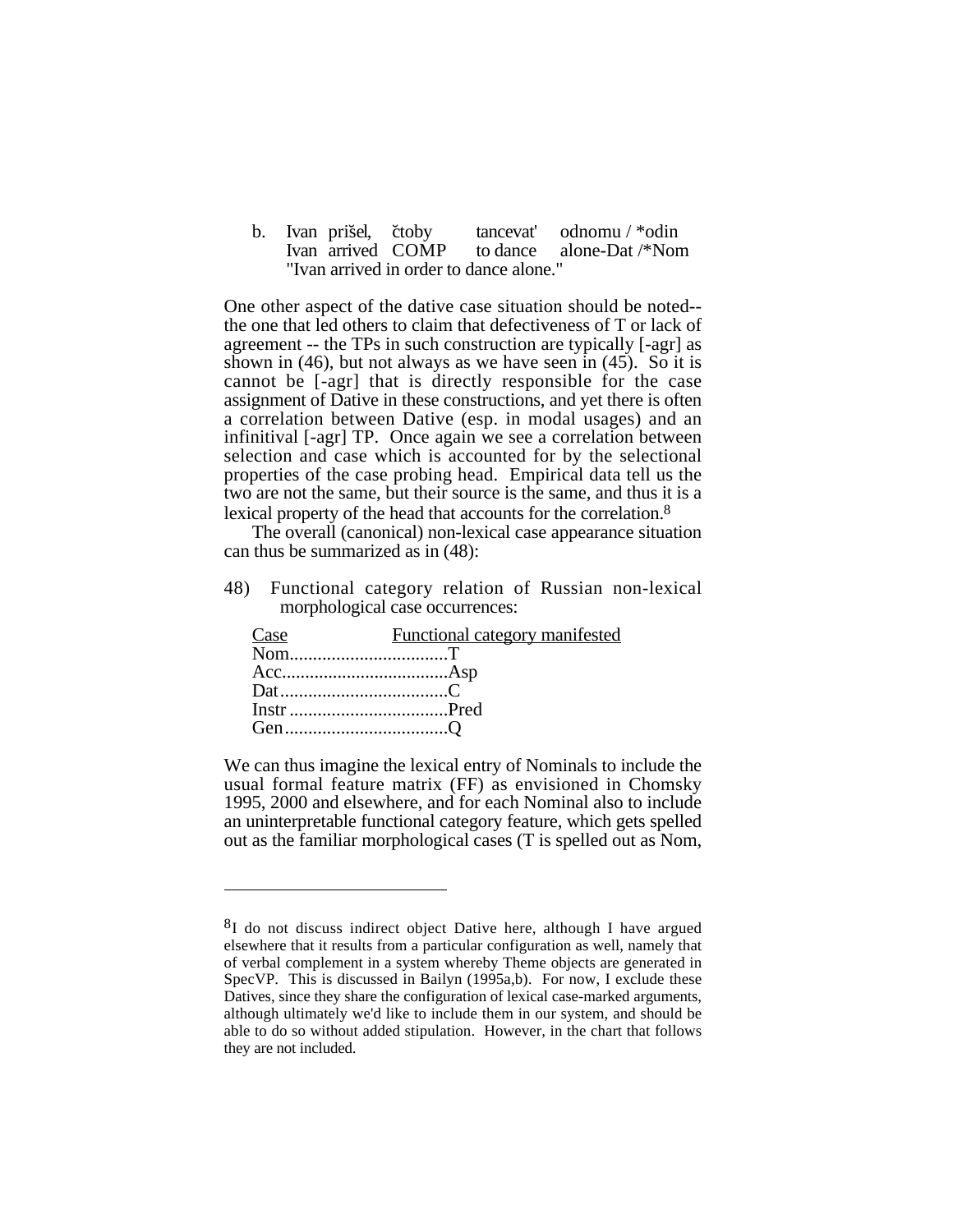Asp as Acc etc). This is then a direct extension of the Pesetsky/Torrego idea that Nominative case *is* uninterpretable tense on nominals, to all the other cases. In the formal syntax, morphological case can be eliminated, and the traditional labels need be maintained only in the morphological component, although they could just as easily be renamed (Tense Case, Aspect Case, Comp Case, Predicate Case and Quantifier Case respectively). Thus the feature make up of a noun like *kniga* ('book') might look like (49):

49) Lexical entry for *kniga*:

Inherent features:

[PHON features] (phonological make up of root)

[SEM features] (what *kniga* means--includes argument structure)

[FORMAL features] (+N, +FEM)

#### Variant features

[PHI features]

(# and ASSOCIATED FUNCTIONAL CATEGORY)

So in the case of *knig* (the traditional genitive plural) -- the variant features would be a plural feature and a Q feature, requiring that the configuration the (projection of) the nominal appears in be compatible with plural (verbal agreement say) and that the nominal be in a position where it can Agree (in the probe / goal sense) with a Q head (or feature of a head) of a minimally ccommanding category. Whether or not this is always reducible to selection constitutes the main topic for further research in this direction. But certainly we can see how a purely derivational system, in the sense of Epstein et al (1998) might work with such lexical entries -- derivations are built up from the bottom, and the system of concatenation works as described in Epstein et al (1998) and Epstein and Seely (2002).

Some final observations are in order: first, the system in (48) is clearly too strong, for we know that the interpretable Tense corresponding to Nominative must have a positive value, the Aspect node must be [+telic], the C in question must be [+modal], the Pred must be phonologically null, and so on. It should now be obvious that the value of the features themselves does not necessarily match the traditional functional category label -- the +modal feature of Dative is housed in C in the discussion above and the [+telic] feature housed in (inner) Asp.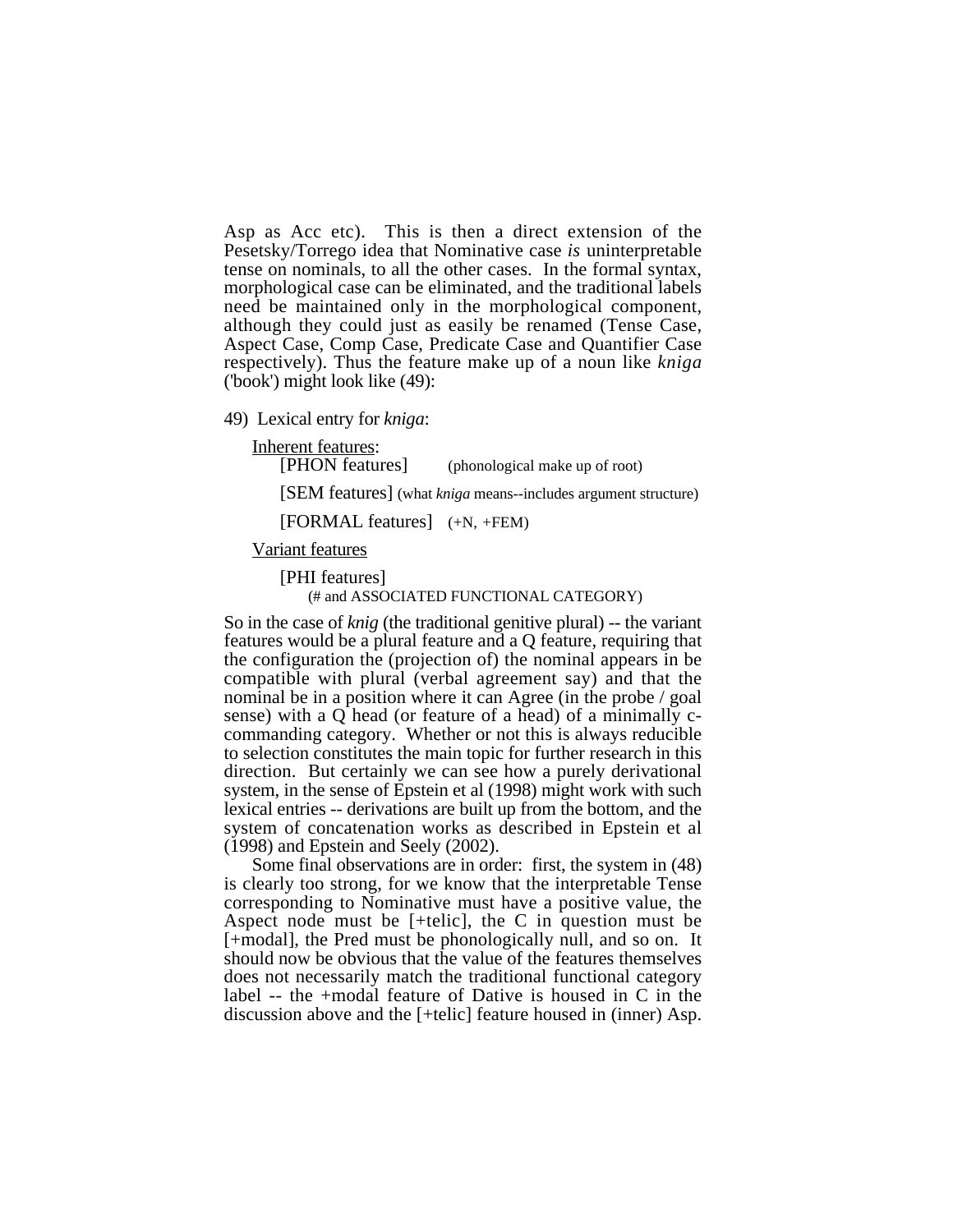The [+T] feature must indeed be *plus* T and the [+Pred] category must be morphologically null.

(48) might thus be better reduced to something like (50) whereby no particular *category* is implicated, simply a feature - and features can be associated with various categories.

50) Feature relation of Russian non-lexical morphological case:

| Case | Feature manifested |
|------|--------------------|
|      |                    |
|      |                    |
|      |                    |
|      |                    |
|      |                    |

(50) leads us to the final important consequence, the featurebased system allows us to take seriously the label-less system of Collins (2002), whereby there are *heads*, as determined by their feature make-up, but no *category labels*. In fact the only basic syntactic relations, all represented as relations among heads, are given in  $(51)$ :

- 51) Basic syntactic relations:(Collins 2002, p. 22)
	- a. Theta  $(X, Y)$  X assigns a theta-role to Y
	- b. EPP  $(X, Y)$  Y satisfies the EPP feature of X
	- c. Agree  $(X, Y)$  X matches Y, and Y values X
	- d. Subcat  $(X, Y)$  X subcategorizes for a feature

(51a) reflects argument structure. (51b) results in displacement (movement). (51c-d) should then cover all case and agreement phenomena. However, without an approach to case such as (50), we would not be able to maintain a minimal system of this sort and still account for the full range of productive morphological occurrences we see.

#### **References**

- Babby, L. (1987) "Case, Prequantifiers, and Discontinuous Agreement in Russian" Natural language and Linguistic Theory 5, 91-138.
- Babby, L. (1991) "Non-Canonical Case Assignment Strategies" in *Cornell Working Papers in Linguistics* 9.
- Babyonyshev, M. (1996) *Structural Connections in Syntax and Processing: Studies in Russian and Japanese*. Doctoral Dissertation, MIT.
- Bailyn, J. (1995a.) *A Configurational Approach to Russian "Free" Word Order.* Doctoral Dissertation, Cornell University.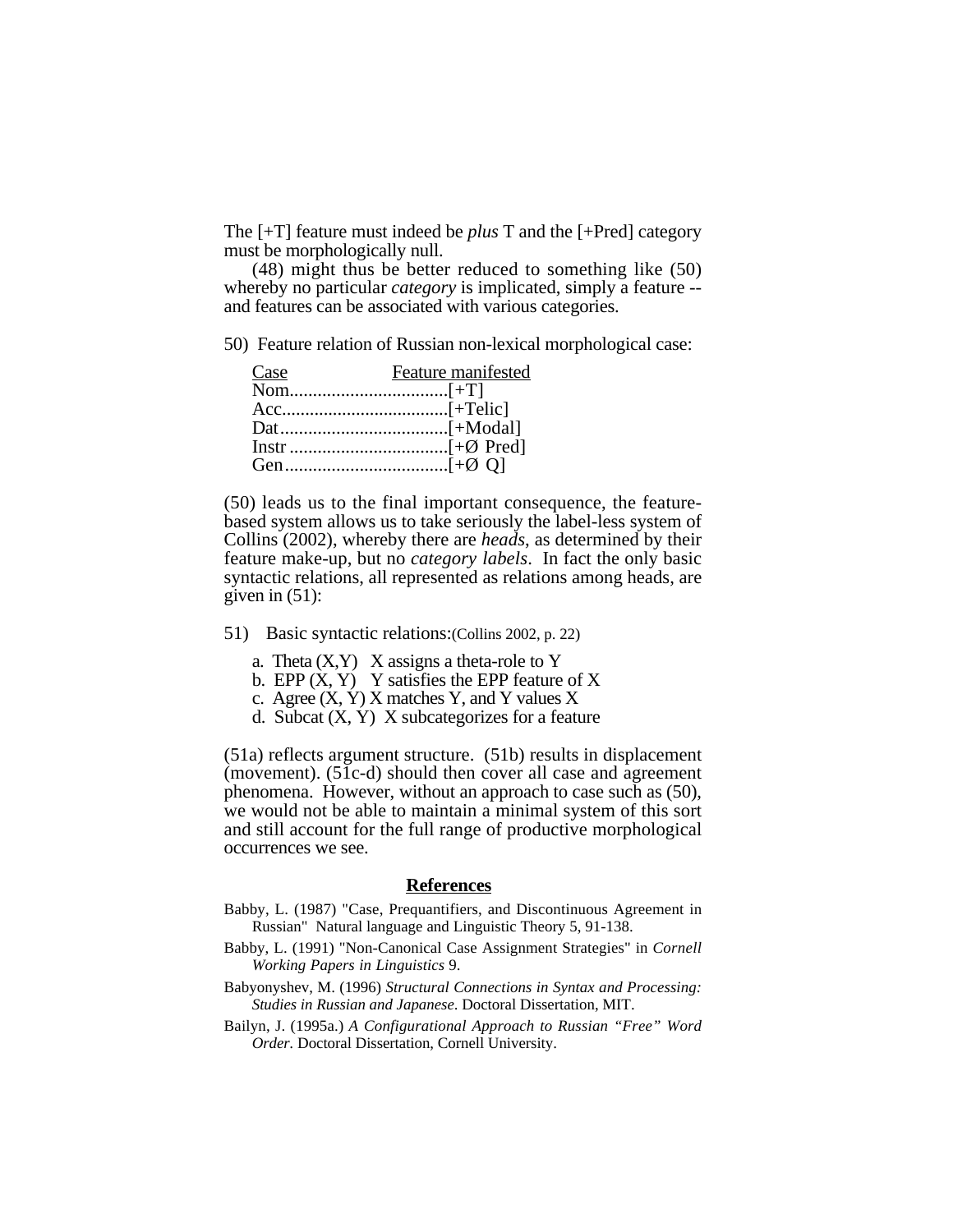- Bailyn, J. (1995b) "Configurational Case Assignment in Russian Syntax" The Linguistic Review.
- Bailyn, J. (1997) "Genitive of Negation is Obligatory" *Proceedings of FASL 5*. Michigan Slavic Publications.
- Bailyn, J. (2001) "The Syntax of Slavic Predicate Case" ZAS Papers in Linguistics 22, ed. G. Jäger et al 1–23.
- Bailyn, J. (2004) "Generalized Inversion" Natural Language and Linguistic Theory 22 (1): 1-49.
- Bailyn, J. and B. Citko. (1998) "Case and Agreement in Slavic Predicates" Formal Approaches to Slavic Linguistics 7: 17–37.
- Bailyn, J. and E. J. Rubin. 1991 "The Unification of Instrumental Case Assignment in Russian" Cornell Working Papers in Linguistics 9: 99– 126.
- Blaszczak, J. (2001). "Covert Movement and the Genitive of Negation in Polish" Potsdam. [= Linguistics in Potsdam 15.]
- Borschev, V. and B. Partee (2001) "The Russian Genitive of Negation: Theme-Rheme Structure or Perspective Structure" Journal of Slavic Linguistics 9 (1-2): 101-140.
- Bošković, Z. (1997) *The Syntax of Nonfinite Complementation* MIT Press, Cambridge, Mass.
- Brown, S. (1999). *The Syntax of Negation in Russian*. Stanford: CSLI.
- Chomsky, N. (1995) *The Minimalist Program*. Cambridge, MA.: MIT Press.
- Chomsky, N. (2000) "Minimalist Inquiries" *Step by Step: Essays on Minimalist Syntax in Honor of Howard Lasnik*, eds., R. Martin, D. Michaels and J. Uriagereka. Cambridge, MA: MIT Press 89-155.
- Chomsky, N. (2001) "Derivation by Phase" *Ken Hale: A Life in Language,* eds., M. Kenstowicz. Cambridge, MA: MIT Press, 1-52.
- Cinque, G. (1997) *Adverbs and Functional Heads* Oxford.
- Collins, C. (2002) "Eliminating Labels" in S. Epstein and D. Seely (eds) *Derivation and Explanation in the Minimalist Program.* Blackwell.
- Diesing, M. (1992) *Indefinites*. Cambridge, MA.: MIT Press.
- Englelhardt, M. & H. Trugman (1998) "D as a source of adnominal genitive in Russian" *Proceedings of FASL: The Cornell Meeting*.
- Epstein, S. (et al) (1998) *A Derivational Approach to Syntactic Relations*. Oxford University.
- Epstein & Seely (eds) (2002) *Derivation and Explanation in the Minimalist Program.* Blackwell.
- Franks, S. (1990) "Case, Configuration and Argumenthood: Reflections on the Second Dative" Russian Linguistics 14: 231–254.
- Franks, S. (1995) *Parameters of Slavic Morphosyntax*. New York, Oxford: Oxford University Press.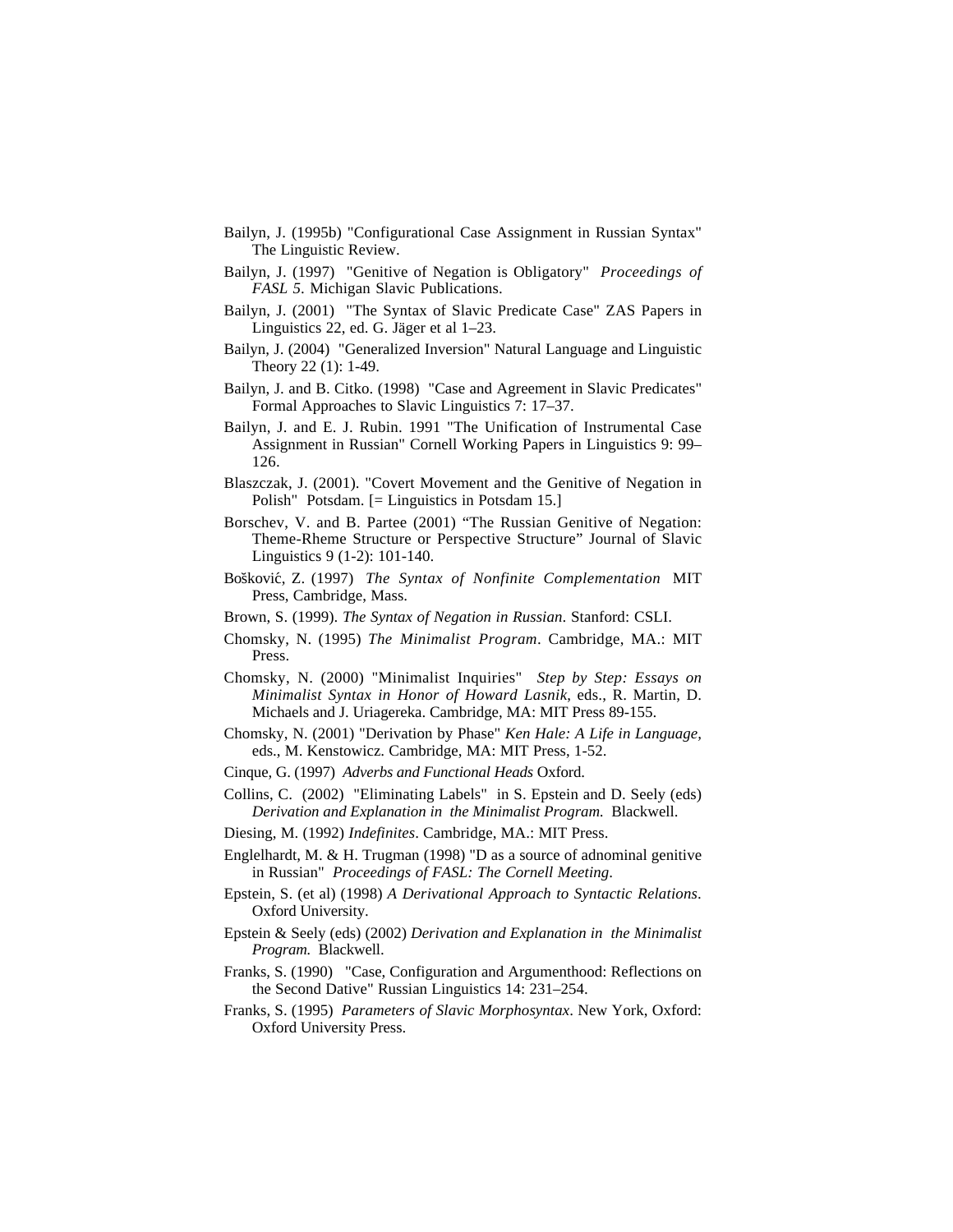- Franks, S. (1998) "Parameters of Slavic Morphosyntax Revisited" *Proceedings of FASL: The Connecticut Meeting*, Michigan Slavic Publications: 134-165.
- Franks, S. and K. Dziwirek. (1993) "Negated Adjunct Phrases are Really Partitive" Journal of Slavic Linguistics 1 (2): 280-305.
- Franks, S. and A. Pereltsvaig (2004) "Functional categories in the Nominal Domain" This volume.
- Harves, S. (2001) "Genitive of Negation and the Existential Paradox" Journal of Slavic Linguistics 9 (1-2): 183-212.
- Harves, S. (2002) *Unaccusative Syntax in Russian*. Doctoral Dissertation, Princeton University, Princeton, New Jersey.
- Hornstein, N. & J. Uriagereka (2002) "Reprojections" in S. Epstein & T.D. Seely (eds): 106-132.
- Jakobson, R. (1958/1971) "Morfologičeskie nabljudenija nad slavjanskim skloneniem (sostav russkix padežnyx form)" American Contributions to the Fourth International Congress of Slavists. Reprinted in *Selected Writings 2: Word and Language*: 154-183. The Hague and Paris.
- Komar, E. (1999) "Dative Subjects in Russian Revisited: Are All Datives Created Equal?" *Proceedings of FASL: The Seattle Meeting*, Michigan Slavic Publications: 245-64.
- Larson, R. P. Ludlow and M. den Dikken "The Hidden Structure of Intensional verbs" in *Readings in the Philosophy of Language* Cambridge, MA: MIT Press.
- Lechner, W. (2001) "Reduced and Phrasal Comparatives" Natural Language and Linguistic Theory 19 (4): 683-735.
- Li, S. H. (2003) "Syntactic Approach to Russian Quantified Nouns" ms Moscow State University
- Lightfoot, D. (1979) *Principles of Diachronic Syntax* Cambridge.
- Marantz, A. (1997) "No Escape from Syntax" *UPenn Working Papers*.
- Matushansky, O. (2002) "More of a Good Thing: Russian Synthetic and Analytic Comparatives" in J. Toman ed. *Proceedings of FASL: The Second Ann Arbor Meeting*, Michigan Slavic Publications: 143-162.
- Müller, G. (2003) "Syncretism in Russian Noun Inflection and the decomposition of Inflection Class Features" This volume.
- Neeleman, A. & T. Reinhart (1998) "Scrambling and the PF Interface" in M. Butt & W. Geuder, eds, *The Projection of Arguments*, Stanford, CA: Center for the Study of Language and Information.
- Neidle, C. (1988) *The Role of Case in Russian Syntax* Dordrecht: Kluwer.
- Partee, B. and V. Borschev (2003) Class handouts, "Formal Semantics", New York Institute of Cognitive and Cultural Studies, St. Petersburg.
- Pereltsvaig, A. (1999) "The Genitive of Negation and Aspect in Russian", in McGill Working Papers in Linguistics 14.